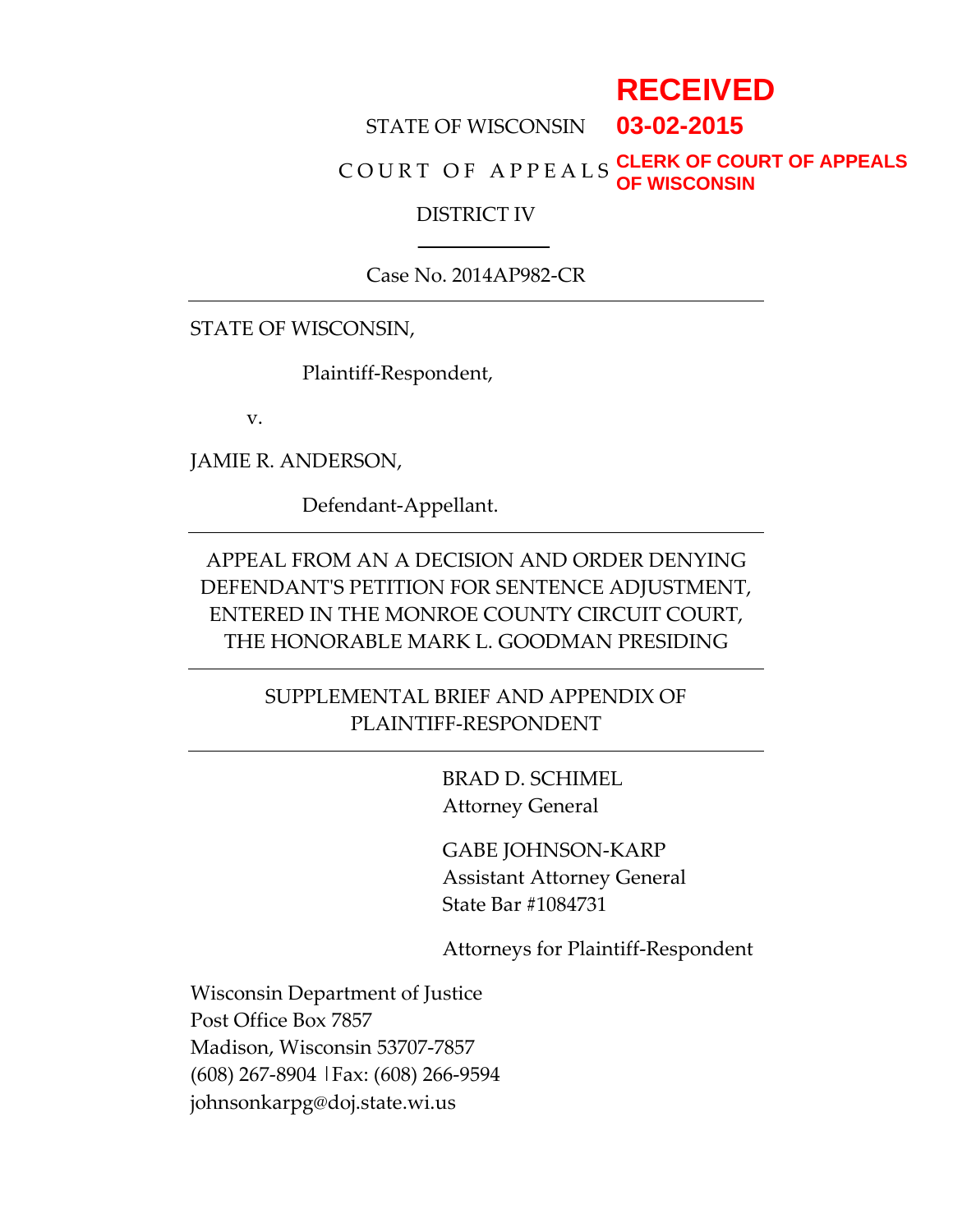# TABLE OF CONTENTS

|    | STATEMENT ON ORAL ARGUMENT AND                                                                                                                                                                                                                                                                                                                                  |           |
|----|-----------------------------------------------------------------------------------------------------------------------------------------------------------------------------------------------------------------------------------------------------------------------------------------------------------------------------------------------------------------|-----------|
|    |                                                                                                                                                                                                                                                                                                                                                                 |           |
|    |                                                                                                                                                                                                                                                                                                                                                                 |           |
| Ι. |                                                                                                                                                                                                                                                                                                                                                                 |           |
| П. | Under the plain meaning of Wis. Stat.<br>§ 973.195, service of the "applicable<br>percentage" of confinement time is a<br>prerequisite to filing a sentence adjustment<br>petition. Because misdemeanor offenders are<br>not able to satisfy this statutory prerequisite,<br>the sentence adjustment statute precludes<br>General principles of statutory<br>A. |           |
|    | B.<br>Statutory language alone<br>demonstrates that misdemeanor<br>offenders cannot obtain sentence<br>adjustment under Wis. Stat. § 973.1956                                                                                                                                                                                                                   |           |
|    | Statutory context demonstrates that<br>C.<br>legislature's omission of<br>the<br>applicable<br>percentage<br>misdemeanors precludes sentence<br>adjustment for misdemeanants under                                                                                                                                                                              | an<br>for |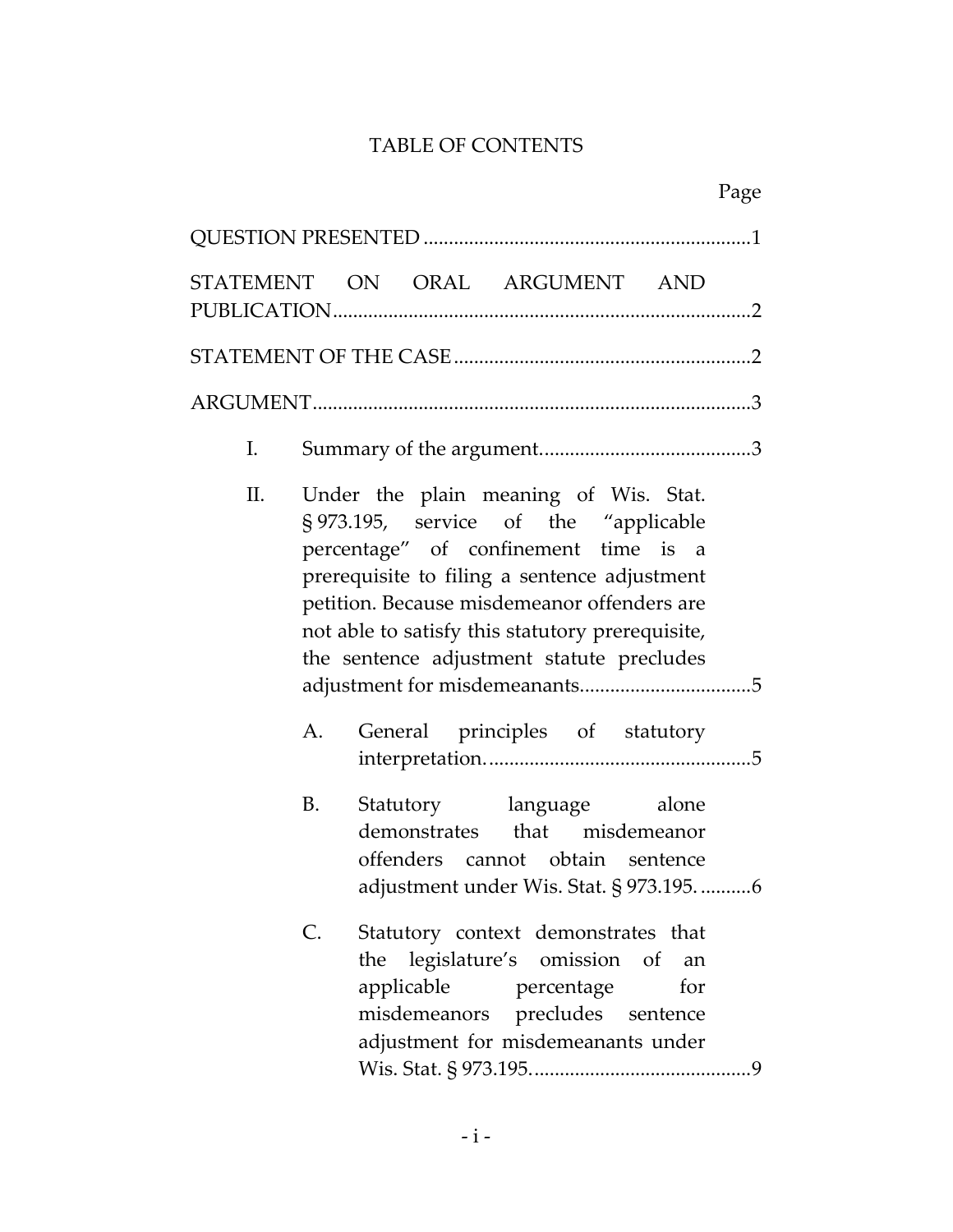| Ш. |    | The legislative histories of Wis. Stat.                                    |
|----|----|----------------------------------------------------------------------------|
|    |    | § 973.195 and related statutes demonstrate                                 |
|    |    | that sentence adjustment is not intended to                                |
|    |    | be available for misdemeanants under the                                   |
|    |    |                                                                            |
|    |    |                                                                            |
|    | A. | Tucker's finding of ambiguity in Wis.                                      |
|    |    | Stat. § 973.195 does not support<br>Anderson's conclusion that the statute |
|    |    |                                                                            |
|    |    | should extend to misdemeanors13                                            |
|    | B. | The progression of Truth-in-                                               |
|    |    | Sentencing legislation and<br>its                                          |
|    |    | amendments shows that the                                                  |
|    |    | legislature did not intend                                                 |
|    |    | misdemeanants to be eligible for                                           |
|    |    | sentence adjustment under Wis. Stat.                                       |
|    |    |                                                                            |
|    |    |                                                                            |
|    |    | Contemporaneous analyses of<br>1.                                          |
|    |    | sentence adjustment<br>the                                                 |
|    |    |                                                                            |
|    |    | Subsequent legislation and<br>2.                                           |
|    |    | DOC rulemaking affecting                                                   |
|    |    | sentence adjustment17                                                      |
|    |    |                                                                            |
|    |    | Anderson's suggested "applicable                                           |
|    |    | for misdemeanors<br>percentage"                                            |
|    |    | disregards meaningful legislative                                          |
|    |    | distinctions between felonies and                                          |
|    |    | misdemeanors, and represents an                                            |
|    |    | arbitrary designation without                                              |
|    |    |                                                                            |
|    |    |                                                                            |
|    |    |                                                                            |

Page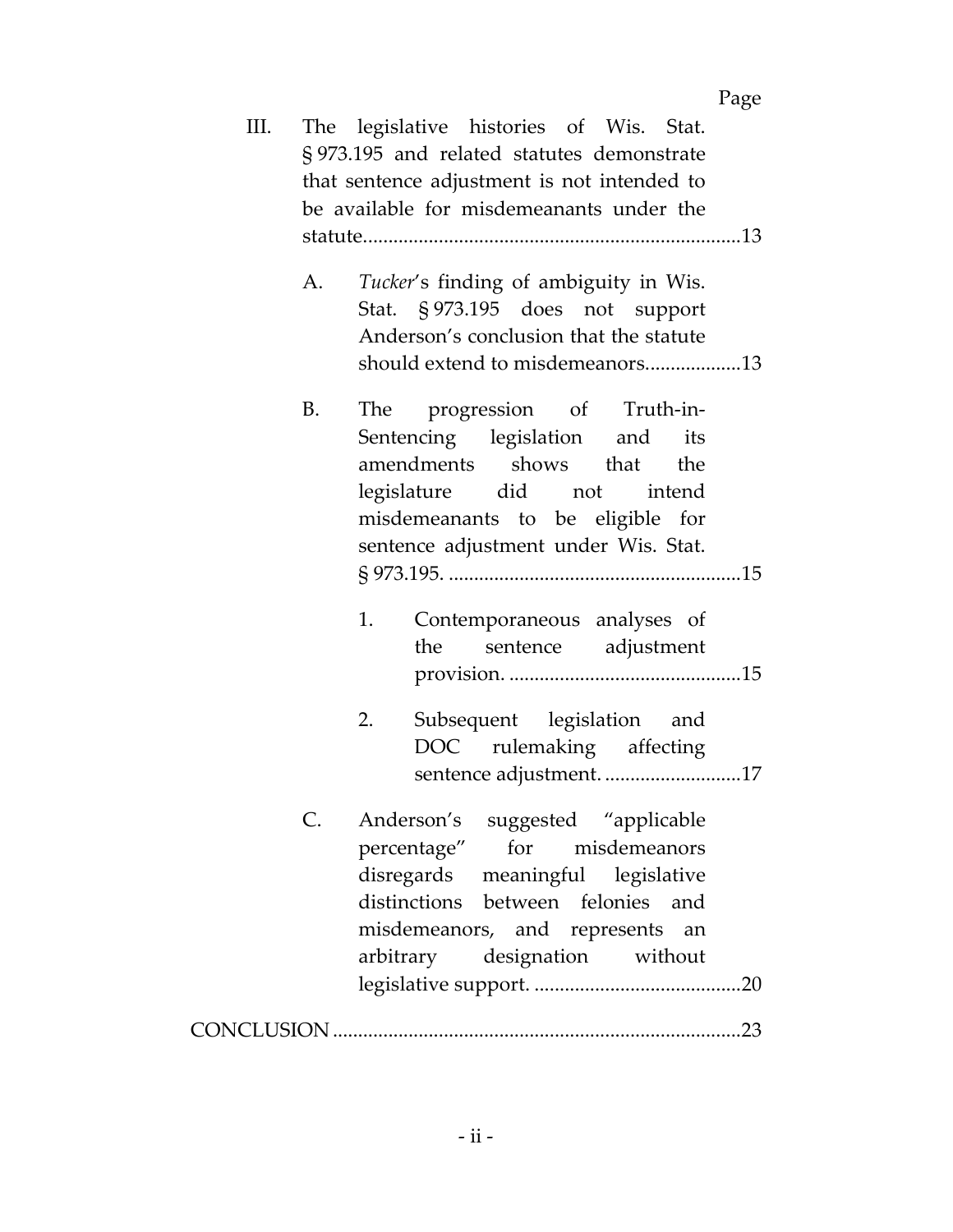Page

Cases

| Anderson v. Aul,<br>2015 WI 19, Wis. 2d __                                                                                                                  |
|-------------------------------------------------------------------------------------------------------------------------------------------------------------|
| Bruno v. Milwaukee Cnty.,<br>2003 WI 28, 260 Wis. 2d 633,                                                                                                   |
| Force ex rel. Welcenbach v. Am. Family Mut. Ins. Co.,<br>2014 WI 82, 356 Wis. 2d 582,                                                                       |
| In re Commitment of Schulpius,<br>2006 WI 1, 287 Wis. 2d 44,                                                                                                |
| Seider v. O'Connell,<br>2000 WI 76, 236 Wis. 2d 211,                                                                                                        |
| State ex rel. Gaynon v. Krueger,                                                                                                                            |
| State ex rel. Kalal v. Cir. Ct. for Dane Cnty.,<br>2004 WI 58, 271 Wis. 2d 633,                                                                             |
| State v. Dried Milk Products Co-op,<br>16 Wis. 2d 357,                                                                                                      |
| State v. Lasanske,<br>2014 WI App 26, 353 Wis. 2d 280,<br>844 N.W.2d 417, review denied sub nom.<br>State v. Lasanke,<br>2014 WI 122, $\_\_$ Wis. 2d $\_\_$ |
|                                                                                                                                                             |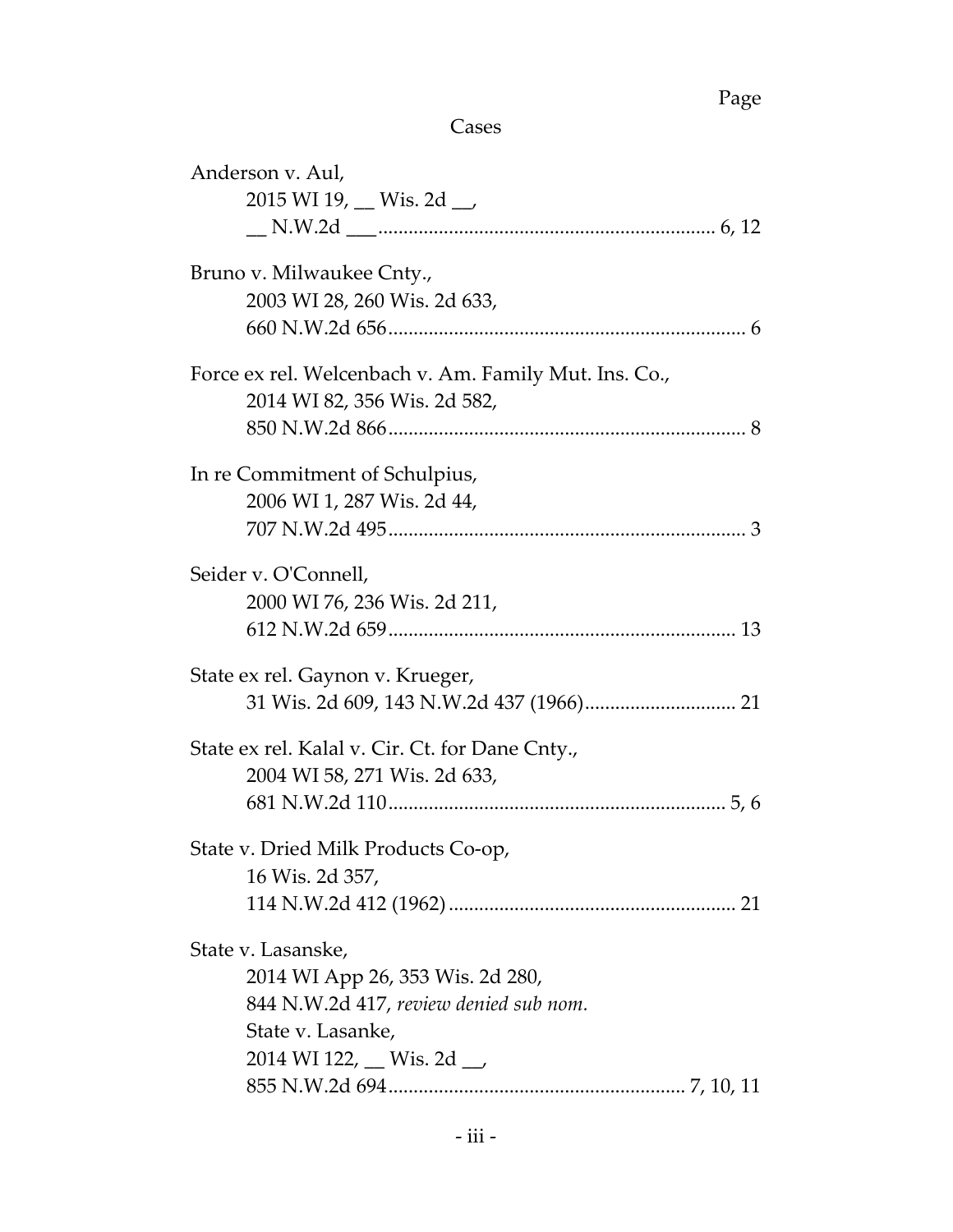# State v. Stenklyft, 2005 WI 71, 281 Wis. 2d 484, State v. Thomas, 2004 WI App 115, 274 Wis. 2d 513, State v. Tucker, 2005 WI 46, 279 Wis. 2d 697,

### Statutes, Regulations and Laws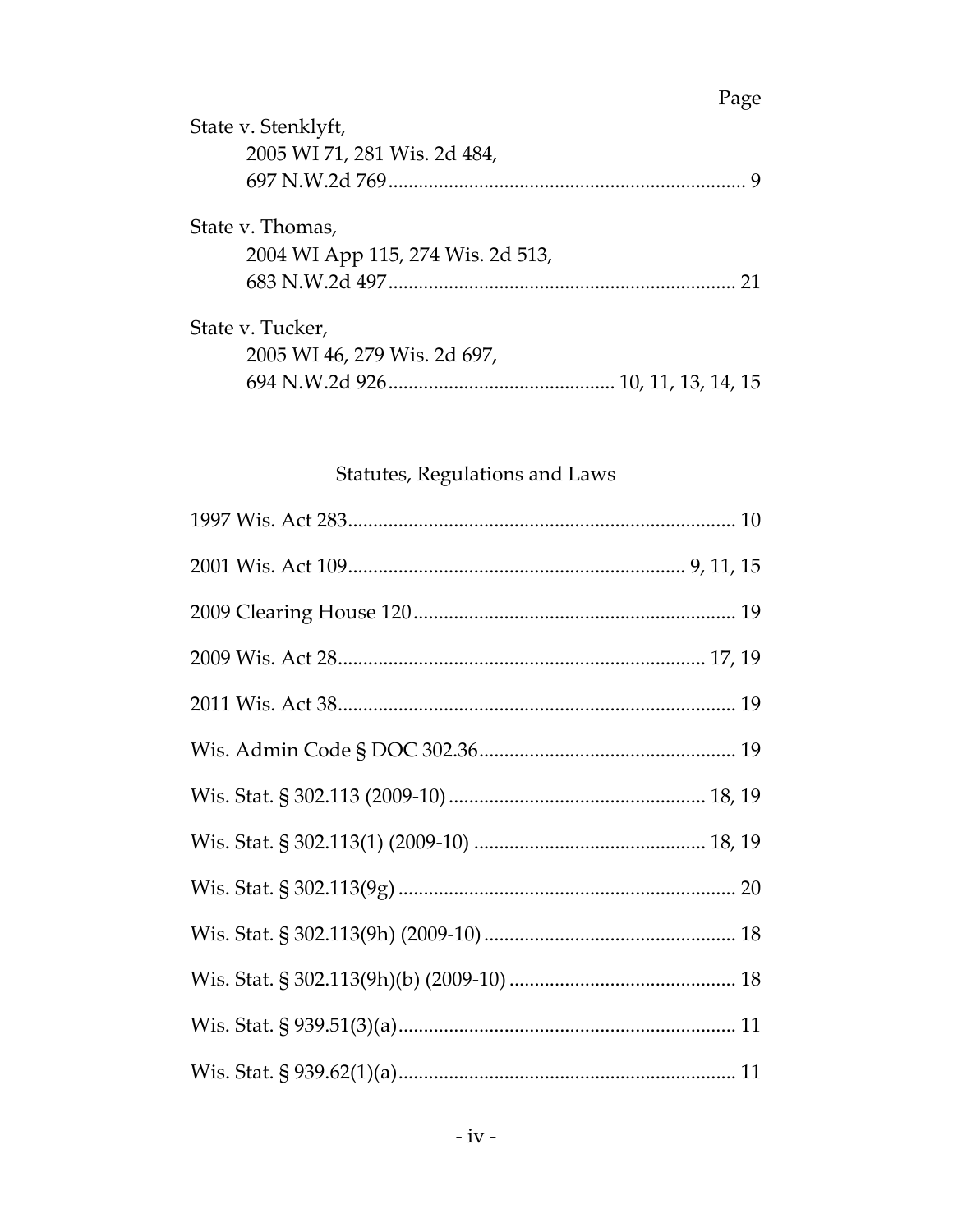# Page

# Other Authorities

| John A. Birdsall & Raymond M. Dall'Osto,               |
|--------------------------------------------------------|
| Problems with the New Truth-in-Sentencing Law,         |
|                                                        |
| Michael B. Brennan et al.,                             |
| Fully Implementing Truth–in–Sentencing,                |
|                                                        |
|                                                        |
| Michael B. Brennan,                                    |
| The Pendulum Swings: No More Early Release,            |
|                                                        |
| Thomas J. Hammer,                                      |
| The Long and Arduous Journey to Truth-in-Sentencing in |
| Wisconsin,                                             |
|                                                        |
|                                                        |
| 2A Norman Singer & Shambie Singer,                     |
| <b>Sutherland Statutory Construction</b>               |
|                                                        |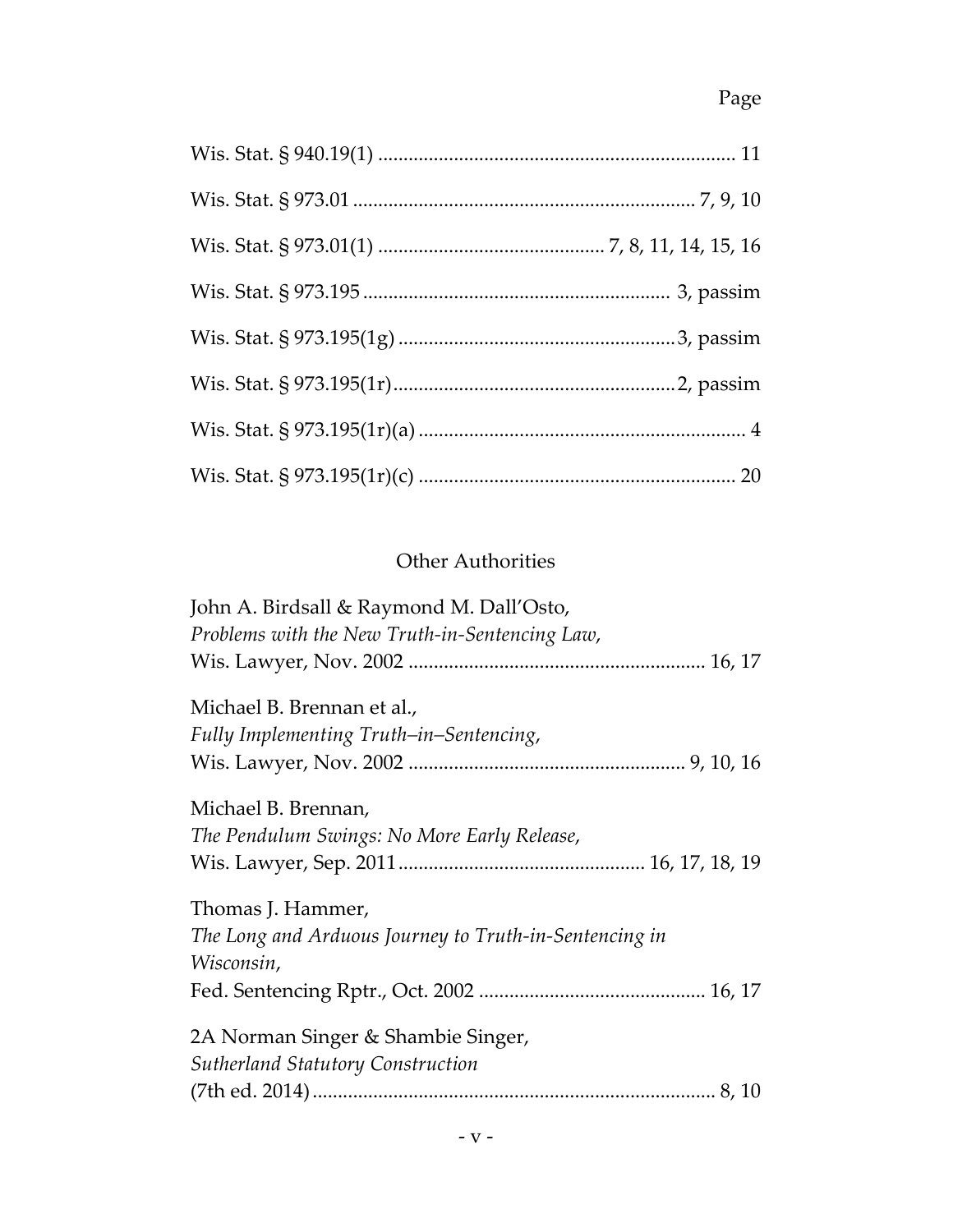# Page

| Wis. Admin Code § DOC 302.36,             |  |
|-------------------------------------------|--|
|                                           |  |
|                                           |  |
| Wisconsin Legislative Reference Bureau,   |  |
| Wisconsin Briefs, Truth-in-Sentencing and |  |
|                                           |  |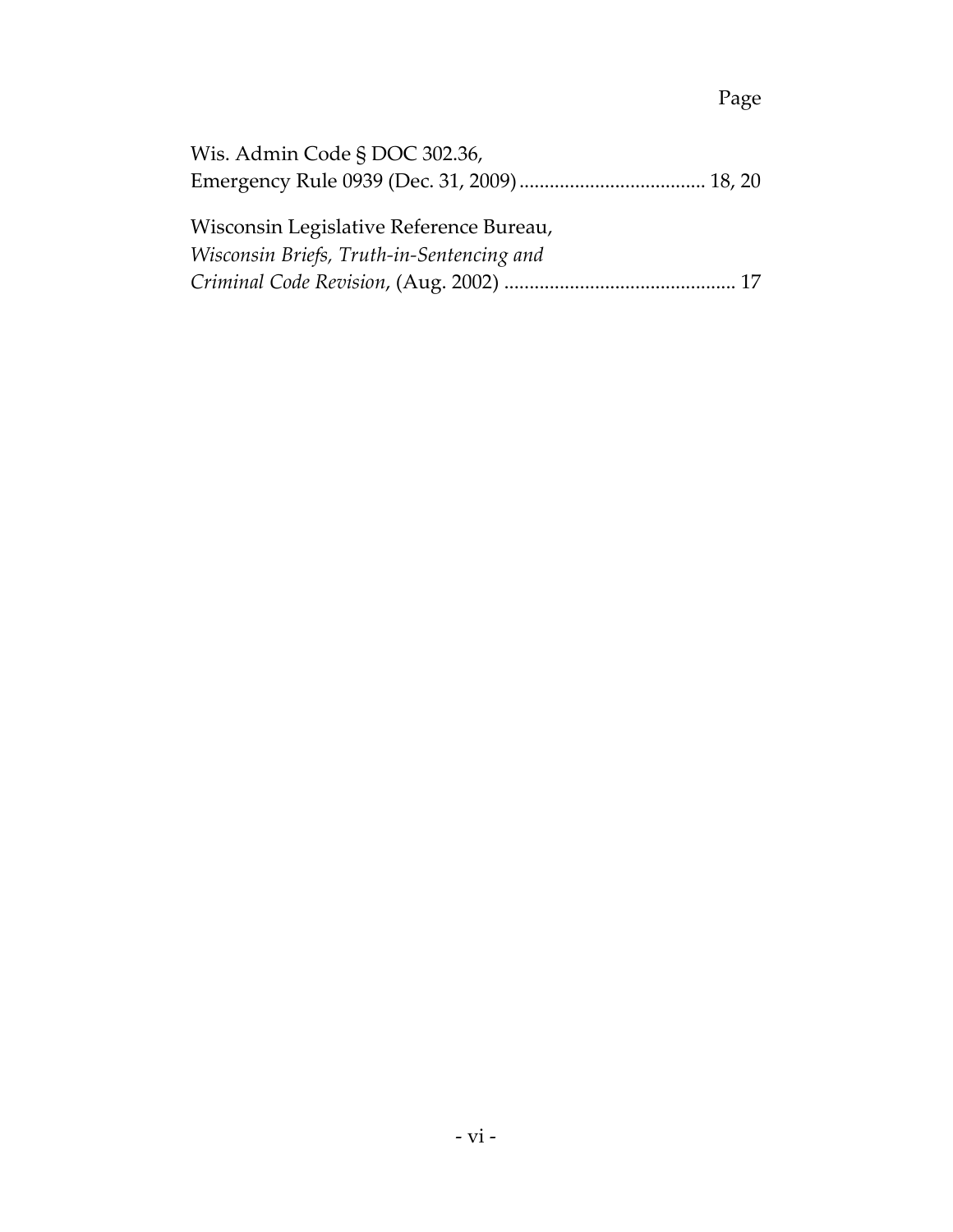#### STATE OF WISCONSIN

## C OURT OF APPEALS

#### DISTRICT IV

Case No. 2014AP982-CR

STATE OF WISCONSIN,

Plaintiff-Respondent,

v.

JAMIE R. ANDERSON,

Defendant-Appellant.

# APPEAL FROM AN A DECISION AND ORDER DENYING DEFENDANT'S PETITION FOR SENTENCE ADJUSTMENT, ENTERED IN THE MONROE COUNTY CIRCUIT COURT, THE HONORABLE MARK L. GOODMAN PRESIDING

SUPPLEMENTAL BRIEF OF PLAINTIFF-RESPONDENT

#### **QUESTION PRESENTED**

Under Wisconsin's sentence adjustment statute, certain offenders may petition for sentence adjustment, but only after serving the "applicable percentage" of their confinement. The statute provides that for Class F through I felonies, the applicable percentage is 75%, and for Class C through E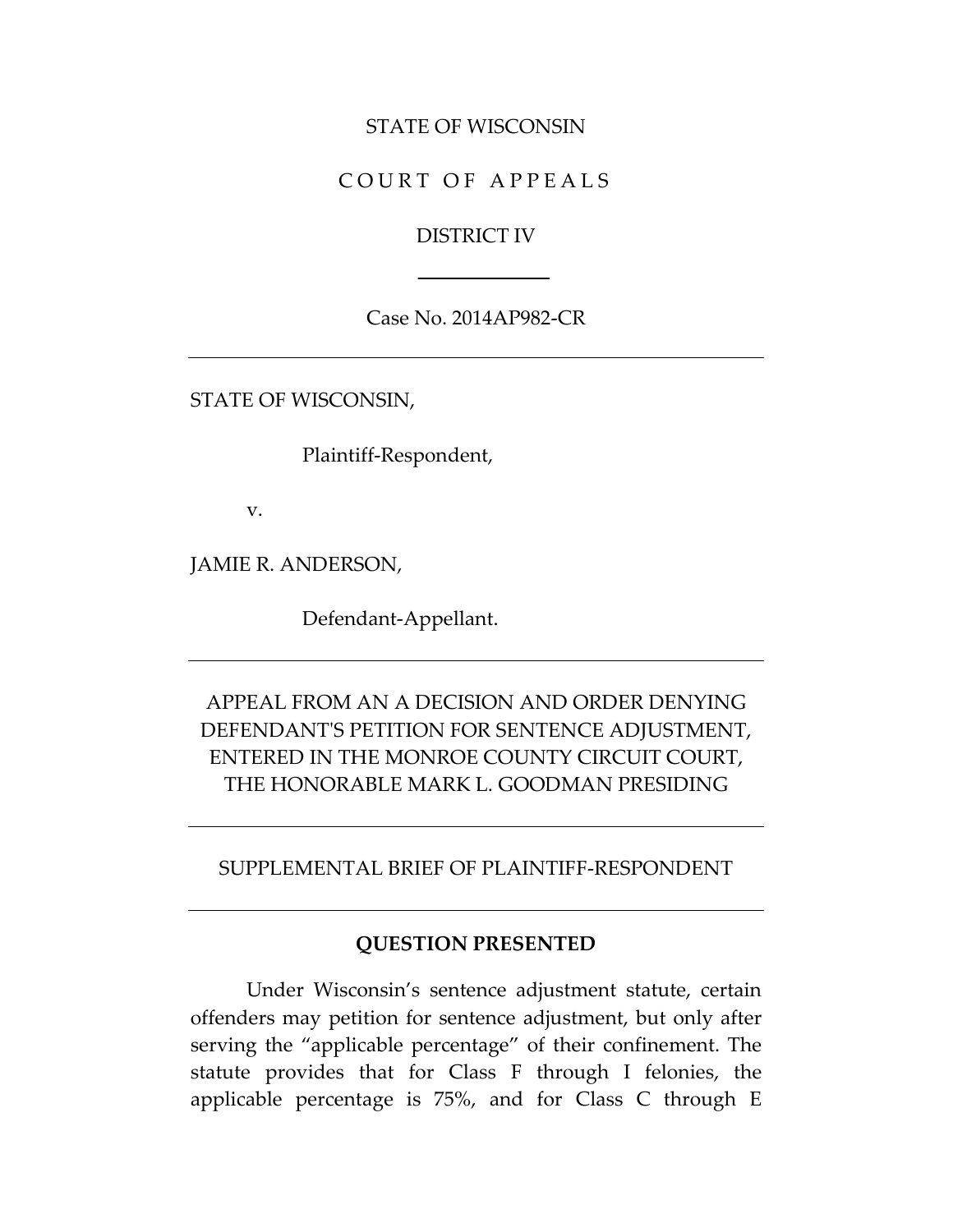felonies, the applicable percentage is 85%. The statute does not provide an applicable percentage for Class A and B felonies, or misdemeanors. May a misdemeanor offender obtain sentence adjustment under the statute?

- $\triangleright$  The circuit court concluded that misdemeanant offenders are not eligible to petition for sentence adjustment under Wis. Stat.  $\S 973.195(1r), 1$  $\S 973.195(1r), 1$  $\S 973.195(1r), 1$  and therefore denied Anderson's petition.
- This court should affirm the circuit court's decision, and conclude that the statute's exclusion of an "applicable percentage" for misdemeanor offenses precludes sentence adjustment for misdemeanants under Wis. Stat. § 973.195(1r).

#### **STATEMENT ON ORAL ARGUMENT AND PUBLICATION**

The State does not request oral argument. This case may be resolved by applying established principles of statutory interpretation to the facts of record and materials presented in the briefs. *See* Wis. Stat. § (Rule) 809.22. Publication, however, is warranted, based on the novelty of the question presented and the likelihood that the situation presented in this case will recur.

### **STATEMENT OF THE CASE**

In accordance with Wis. Stat. § (Rule) 809.19(3)(a)2., the State elects not to present a supplemental statement of the case. Instead, relevant facts will be set forth in the Argument section.

 $\overline{a}$ 

<span id="page-8-0"></span><sup>&</sup>lt;sup>1</sup> Unless otherwise indicated, all references to the Wisconsin Statutes are to the 2013-14 edition.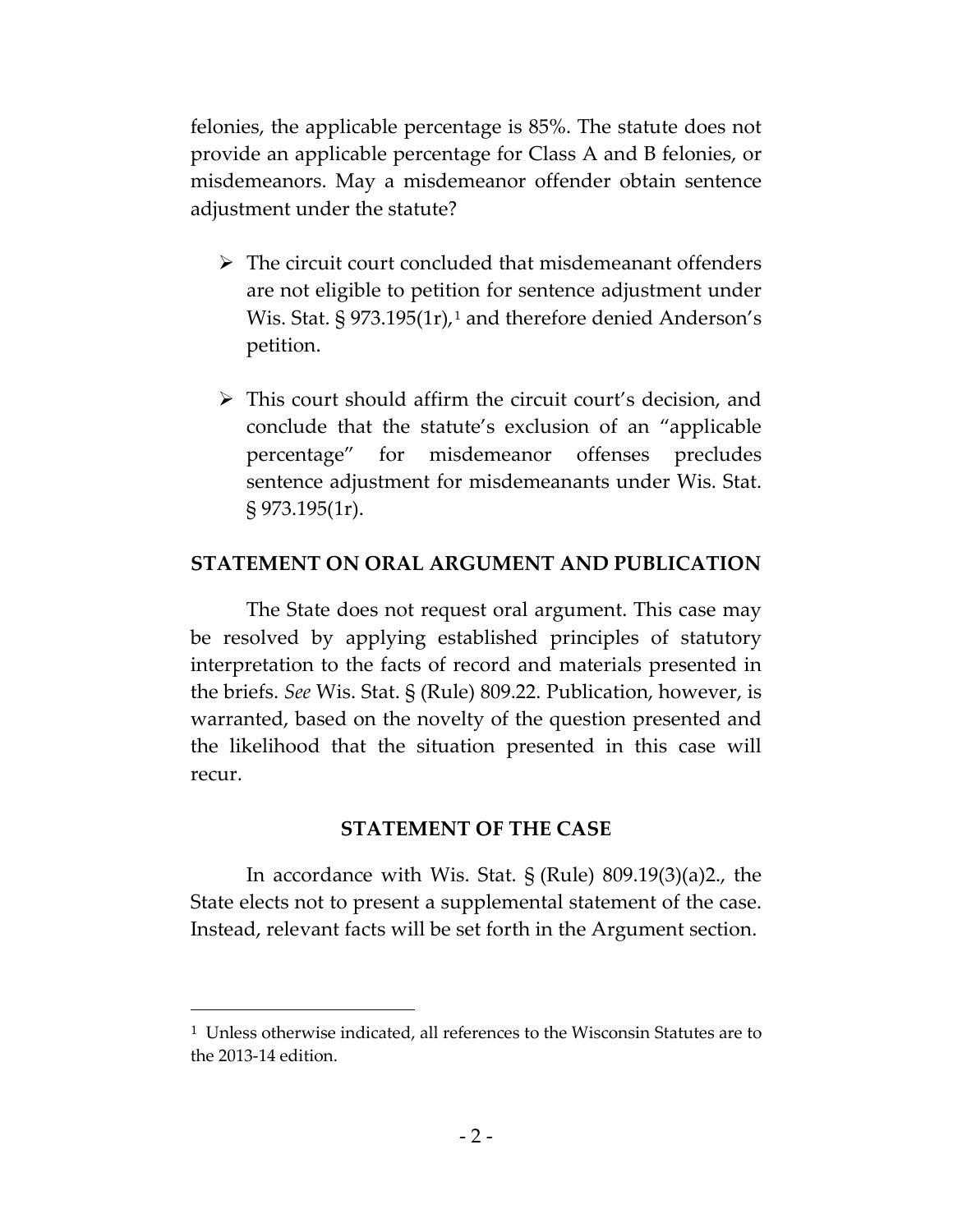#### **ARGUMENT**

#### **I. Summary of the argument.**

 $\overline{a}$ 

The State of Wisconsin, by the Wisconsin Department of Justice as supplemental-respondent, submits this brief to provide the court with a broader picture of the history and practice surrounding the sentence adjustment provision, Wis. Stat. § 973.195(1r), as well as to supplement the adversarial position expressed in the Respondent's opening brief.[2](#page-9-0) At the same time, the State acknowledges that the practice of the Department of Corrections (DOC) has been to verify misdemeanants' petitions after the offenders complete 75% of their confinement, as occurred in Anderson's case (*see* A-Ap. B and C). While the State maintains that DOC's approach is not supported by the language of Wis. Stat. § 973.195 (or the statute's legislative history), the State takes no position on the propriety of DOC's approach as a practical matter. Ultimately, the State simply seeks a published decision from this court regarding whether Wis. Stat. § 973.195(1g) and (1r) allow misdemeanants to petition for sentence adjustment, and, if so, when they may petition.

<span id="page-9-0"></span><sup>&</sup>lt;sup>2</sup> The State agrees with Anderson's mootness analysis. Although Anderson has now been released from confinement and would not benefit from a decision in his favor, this case presents an issue of significant public importance to misdemeanants, prosecutors, corrections officials, and the courts. And, given the timing of misdemeanants' petitions in relation to the termination of their confinement (usually within a few months of release, based on DOC's use of the 75% standard), this situation will almost certainly continue to evade judicial review before any individual misdemeanant is released. Accordingly, under the rationale set forth in Anderson's brief (pp. 13-15), and the established exceptions to the mootness doctrine, *see, e.g.*, *In re Commitment of Schulpius*, 2006 WI 1, ¶ 15, 287 Wis. 2d 44, 707 N.W.2d 495, the State agrees that this case is as appropriate a vehicle as any to review the question presented.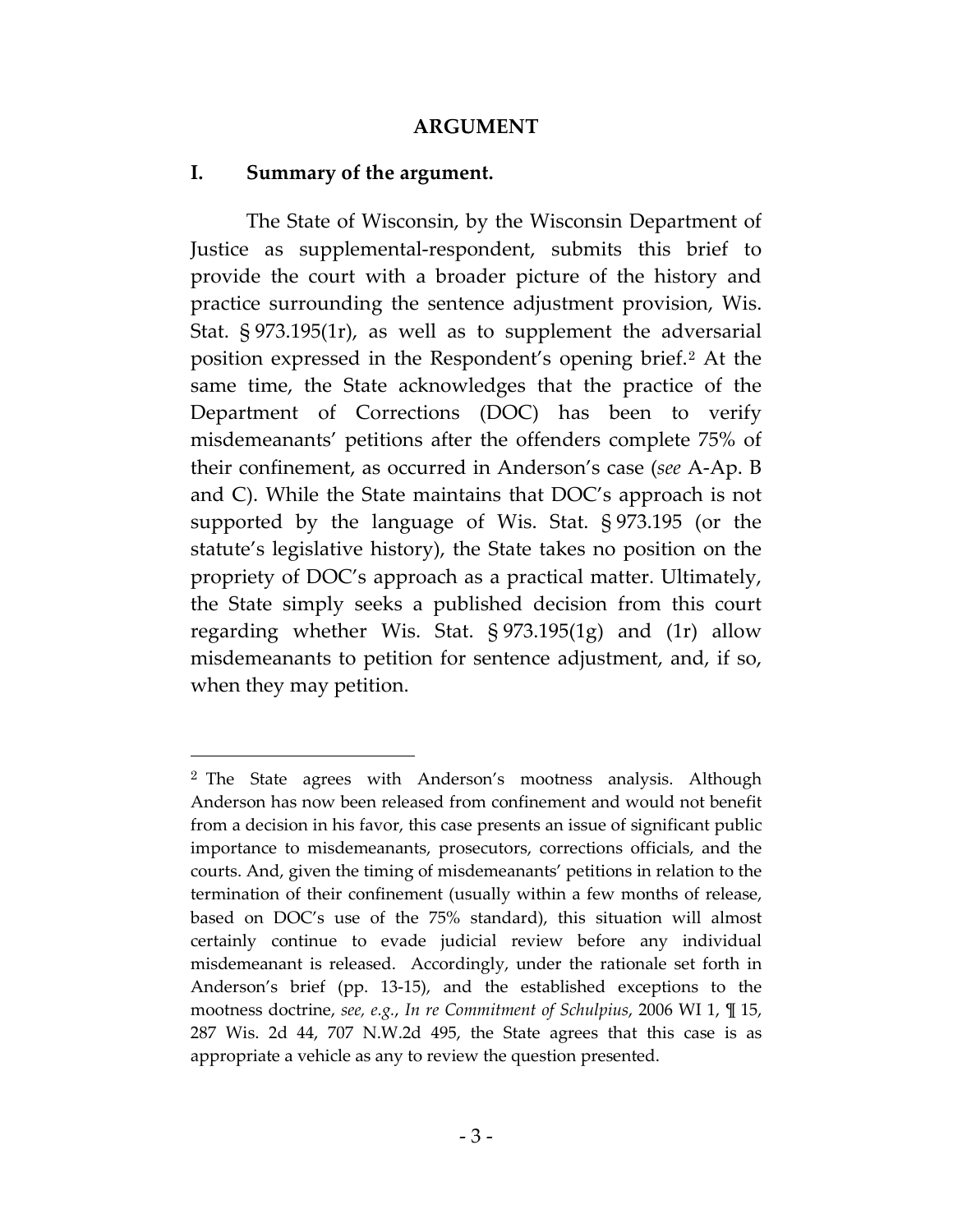That said, the State's statutory argument is straightforward: because the language of the sentence adjustment statute, Wis. Stat. § 973.195(1g) and (1r), does not provide any mechanism by which misdemeanants may petition for sentence adjustment, the statute should be construed as precluding sentence adjustment for misdemeanants. Under Wis. Stat. § 973.195(1r)(a), one prerequisite to filing a sentence adjustment petition is the service of the "applicable percentage" of confinement. Because only two applicable percentages are provided—both for certain classes of felony offenses—a misdemeanant cannot satisfy one of the prerequisites to a sentence adjustment petition, and therefore cannot demonstrate that he would be entitled to adjustment under the plain language Wis. Stat. § 973.195(1r).

Further, even if this court were to agree with Anderson's assertion that the sentence adjustment statute is ambiguous, and thereon turn to extrinsic sources to ascertain the statute's meaning, the argument against allowing sentence adjustment for misdemeanants becomes even stronger. Extrinsic sources including legislative history and contemporaneous analyses surrounding the enactment of the sentence adjustment statute—suggest that the sentence adjustment provision was a narrowly drawn compromise, solely intended to afford some opportunity for felons to obtain early release under Truth-in-Sentencing's lengthier sentences for felonies. Nothing in the legislative history suggests that that provision was intended to extend any benefit to misdemeanants, whose sentences remained largely unaffected by Truth-in-Sentencing. Most notable, when the sentencing statutes were amended to require bifurcated sentences for enhanced misdemeanors, the legislature declined to provide an "applicable percentage" for misdemeanors under the sentence adjustment statute—even though the two provisions were part of the same Act.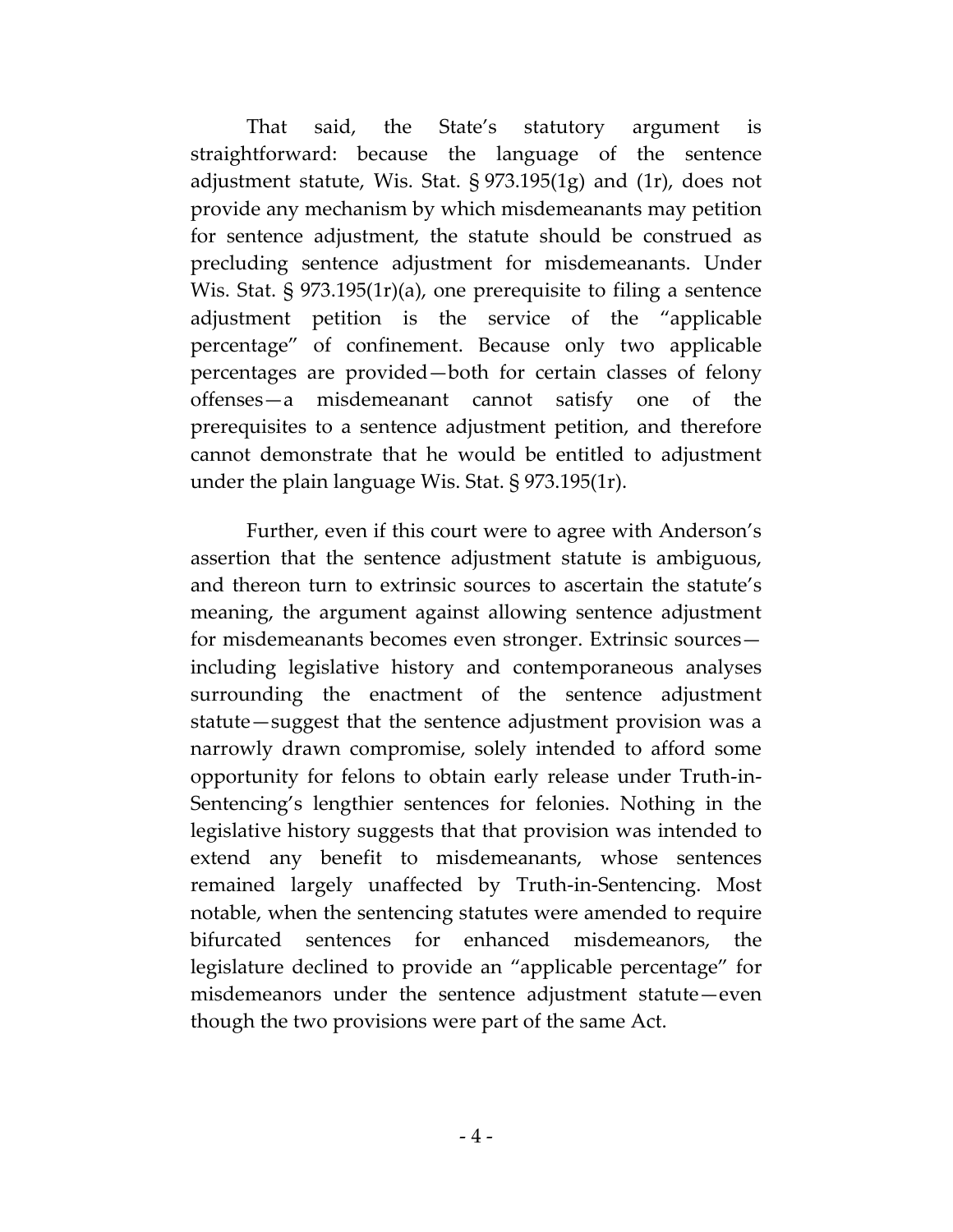Finally, any attempt to craft an applicable percentage for misdemeanors would disregard substantial distinctions that the legislature has maintained between felonies and misdemeanors. Additionally, any percentage that might be adopted would be arbitrary, in light of the lack of legislative guidance as to what percentage would be appropriate for misdemeanors in contrast with the percentages applied to felonies.

**II. Under the plain meaning of Wis. Stat. § 973.195, service of the "applicable percentage" of confinement time is a prerequisite to filing a sentence adjustment petition. Because misdemeanor offenders are not able to satisfy this statutory prerequisite, the sentence adjustment statute precludes adjustment for misdemeanants.**

# **A. General principles of statutory interpretation.**

The goal of statutory interpretation is "to determine what the statute means so that it may be given its full, proper, and intended effect." *State ex rel. Kalal v. Cir. Ct. for Dane Cnty.*, 2004 WI 58, ¶ 44, 271 Wis. 2d 633, 681 N.W.2d 110. The process begins with an examination of the language of the statute. *Id*. ¶ 45. If the meaning of the statutory language is plain, a court need not go any further. *Id*.

The plain meaning of statutory language is dependent on context, as well as the structure of the statutory provisions at issue. *See id.* ¶ 46. Statutory language is therefore "interpreted in the context in which it is used; not in isolation but as part of a whole; in relation to the language of surrounding or closelyrelated statutes; and reasonably, to avoid absurd or unreasonable results." *Id.*

Statutory interpretation (and the corresponding inquiry into ambiguity) therefore "focuses first . . . on the language of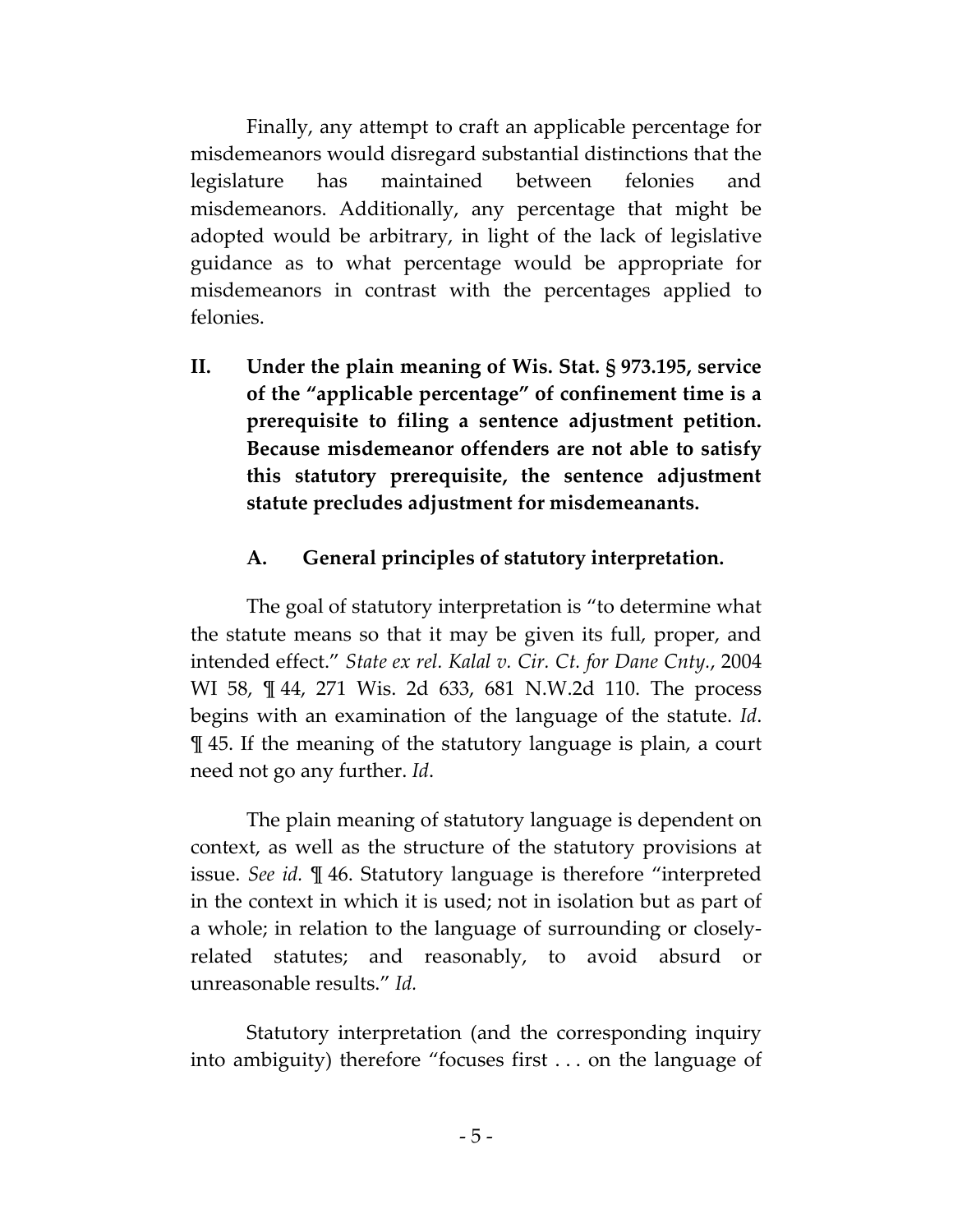the statute, not the competing interpretations of it offered by lawyers or judges." *Bruno v. Milwaukee Cnty.*, 2003 WI 28, ¶ 20, 260 Wis. 2d 633, 660 N.W.2d 656. If the statutory language yields a plain, clear meaning, there is no ambiguity, and the statute should be applied according to this meaning. *See id.*

Statutory interpretation, of course, "involves the ascertainment of meaning, not a search for ambiguity." *Id.* ¶ 25. A statute should be deemed ambiguous only if the court concludes, after examining the language, context, and structure of the statute, that "there is more than one reasonable interpretation" of the terms at issue. *See id.* ¶ 22. When a statute is deemed ambiguous, a court may turn to extrinsic sources such as legislative history to ascertain the legislature's intent. *See Kalal*, 271 Wis. 2d 633, ¶ 50. Legislative history may also be used to confirm or verify a plain-meaning interpretation of the statutory language. *See id.* ¶ 51; *see also Anderson v. Aul*, 2015 WI 19, ¶¶ 109-12, \_\_Wis. 2d \_\_, \_\_ N.W.2d \_\_ (Ziegler, J., concurring) (opinion of the court).

## **B. Statutory language alone demonstrates that misdemeanor offenders cannot obtain sentence adjustment under Wis. Stat. § 973.195.**

The relevant sentence adjustment provisions, Wis. Stat. § 973.195(1g) and (1r), provide as follows:

(1g) Definition. In this section, "applicable percentage" means 85% for a Class C to E felony and 75% for a Class F to I felony.

(1r) Confinement in prison.

(a) Except as provided in s. 973.198, an inmate who is serving a sentence imposed under s. 973.01 for a crime other than a Class B felony may petition the sentencing court to adjust the sentence if the inmate has served at least the applicable percentage of the term of confinement in prison portion of the sentence.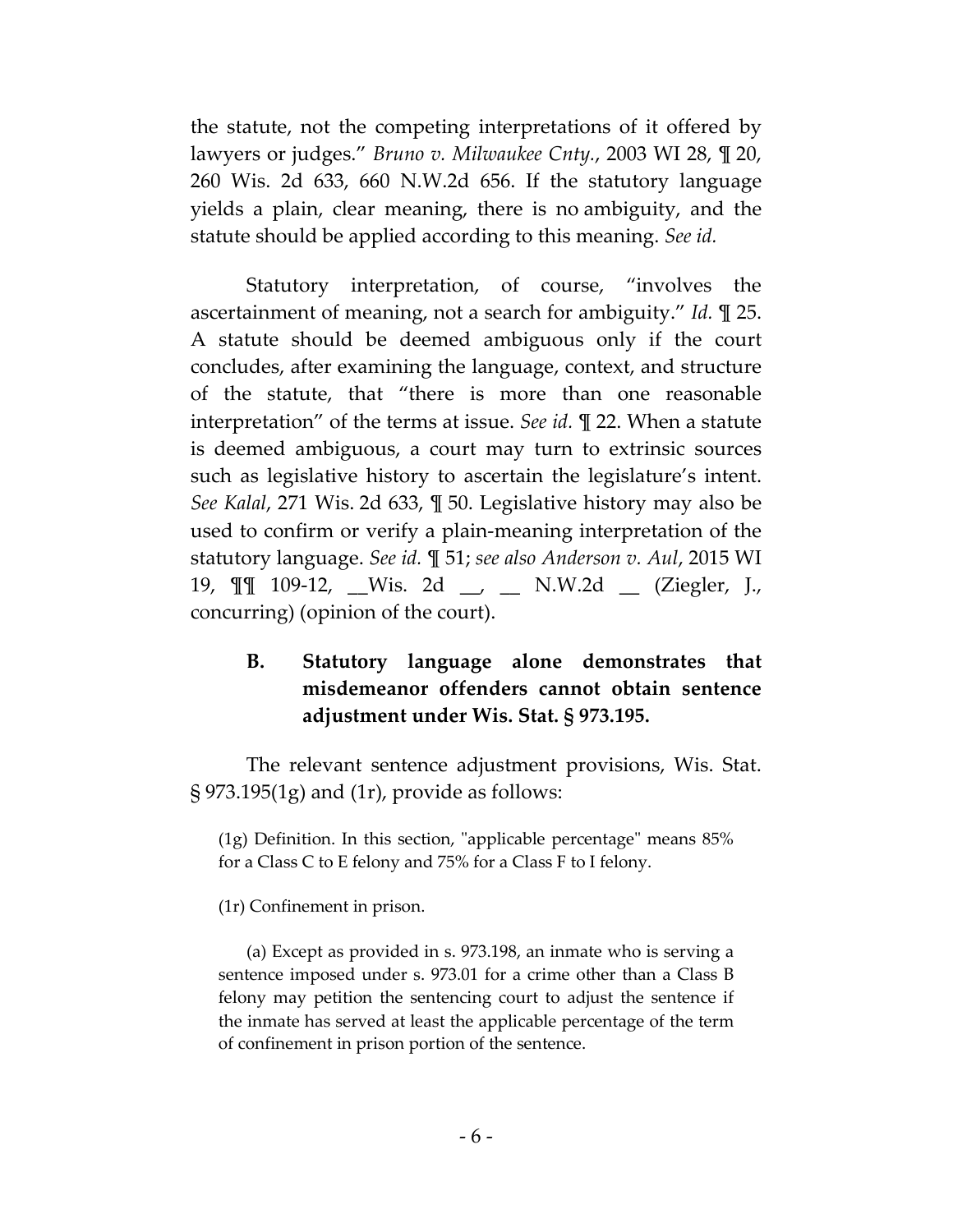Under the plain language of Wis. Stat. § 973.195(1r), a confined individual must meet two prerequisites before filing a sentence adjustment petition: (1) the individual must be serving a bifurcated sentence under Wis. Stat. § 973.01; and (2) the individual must have served the "applicable percentage" of his confinement time, as provided in § 973.195(1g).

With regard to the first condition, under Wis. Stat. § 973.01(1), an offender convicted of an enhanced misdemeanor may be sentenced to confinement in the Wisconsin state prisons, and such a sentence must be bifurcated. *See State v. Lasanske*, 2014 WI App 26, ¶¶ 8-9, 353 Wis. 2d 280, 844 N.W.2d 417, *review denied sub nom. State v. Lasanke*, 2014 WI 122, \_\_ Wis. 2d \_\_, 855 N.W.2d 694. A sentence on an enhanced misdemeanor in which prison is ordered thus constitutes a "sentence imposed under s. 973.01" for purposes of the sentence adjustment statute.<sup>[3](#page-13-0)</sup> The State therefore does not dispute that Anderson satisfies the first prerequisite for filing a petition under § 973.195(1r).

Turning then to the second condition, service of the applicable percentage of confinement, there is no question that Wis. Stat. § 973.195(1g) does not provide an applicable percentage of confinement time for misdemeanor offenses. Frankly, this omission should end the inquiry: without any statutory provision establishing the method by which a

 $\overline{a}$ 

<span id="page-13-0"></span><sup>&</sup>lt;sup>3</sup> It is worth noting here that, even under Anderson's broad reading of Wis. Stat. § 973.195(1r), not all misdemeanants would be able to petition for sentence adjustment: only those misdemeanants whose sentences are bifurcated as a result of penalty enhancers would be able to satisfy the bifurcated-sentence prerequisite under the sentence adjustment provision. As discussed in greater depth *infra*, Section II.C., the effect of this interpretation would be to afford a benefit to those misdemeanants whose sentences are increased due to penalty enhancers, while denying any similar benefit to those whose offenses did not warrant penalty enhancers.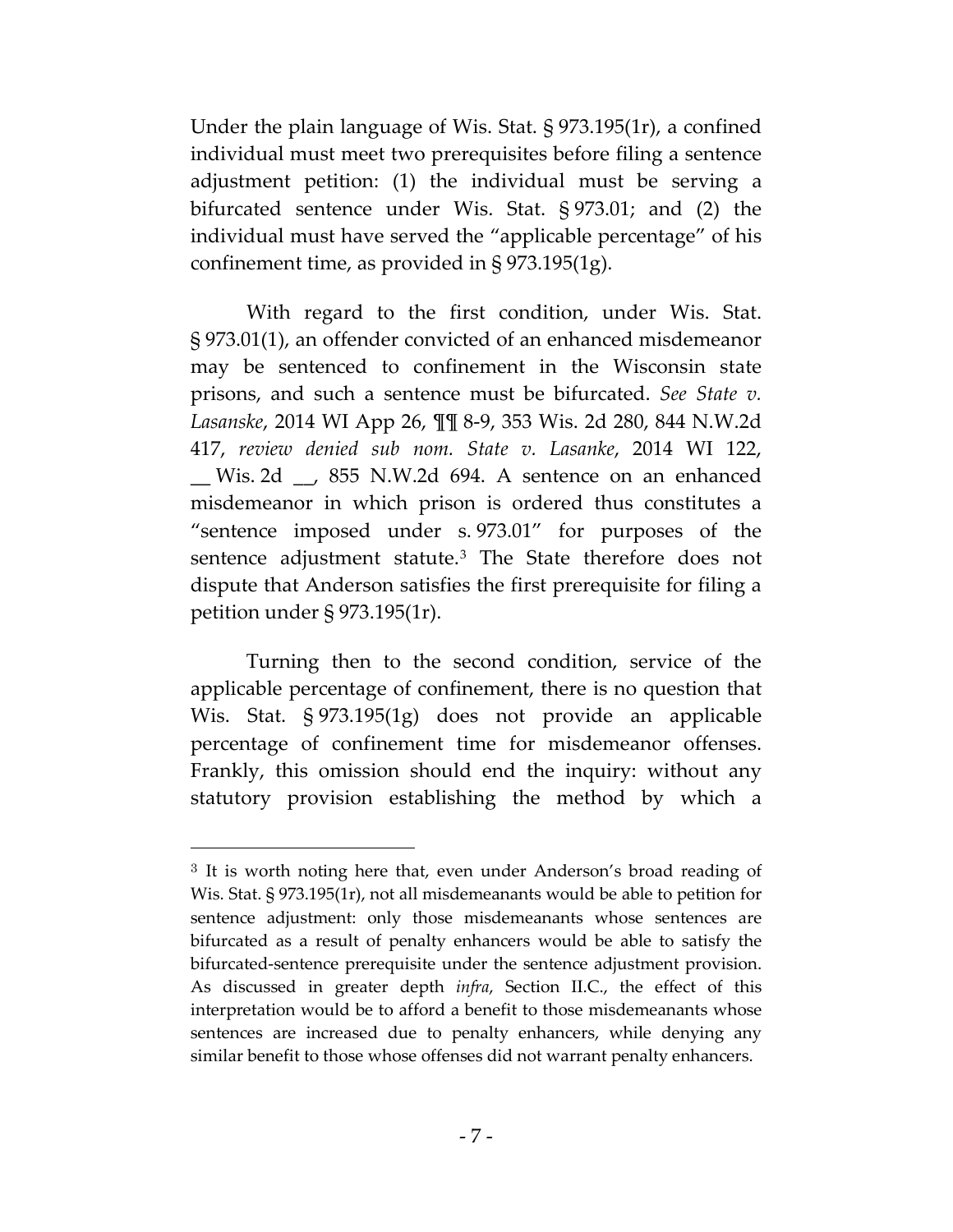misdemeanor offender may satisfy the second prerequisite for seeking sentence adjustment, the statute unambiguously precludes those offenders from obtaining sentence adjustments.

Anderson nonetheless argues that, because some bifurcated misdemeanor sentences are contemplated under Wis. Stat. § 973.01(1), some method must exist by which misdemeanants may satisfy the applicable-percentage prerequisite under Wis. Stat. § 973.195. He asserts that the language of Wis. Stat. § 973.195 suggests that misdemeanants *may* petition but simply fails to provide *when* they are eligible to petition, and that therein lies the ambiguity of the statute (*see* Anderson's brief at 4).

But this purported ambiguity only arises by sidestepping a complete reading of the statute. Rather than reading the two prerequisites as parallel limitations on the ability to obtain adjustment, Anderson presupposes that misdemeanor offenders must be entitled to seek sentence adjustment because some misdemeanor sentences (i.e., those subject to penalty enhancers) will satisfy the first prerequisite under Wis. Stat. § 973.195. This reasoning suggests that if an offender can satisfy one of the prerequisites, the second statutory prerequisite is effectively irrelevant.

The question presented, however, is not simply *when* a misdemeanant may petition for adjustment, but rather *whether* a misdemeanor offender may obtain sentence adjustment under the language of Wis. Stat. § 973.195. This question requires examining the entirety of the statute's language, as well as the context of the provision at issue. *See* 2A Norman Singer & Shambie Singer, *Sutherland Statutory Construction* § 47:2 (7th ed. 2014) (advocating "whole act" interpretation of statutes, so that statutory language will be interpreted in the broader context of the overall act of which it is a part); *see also Force ex rel. Welcenbach v. Am. Family Mut. Ins. Co.*, 2014 WI 82,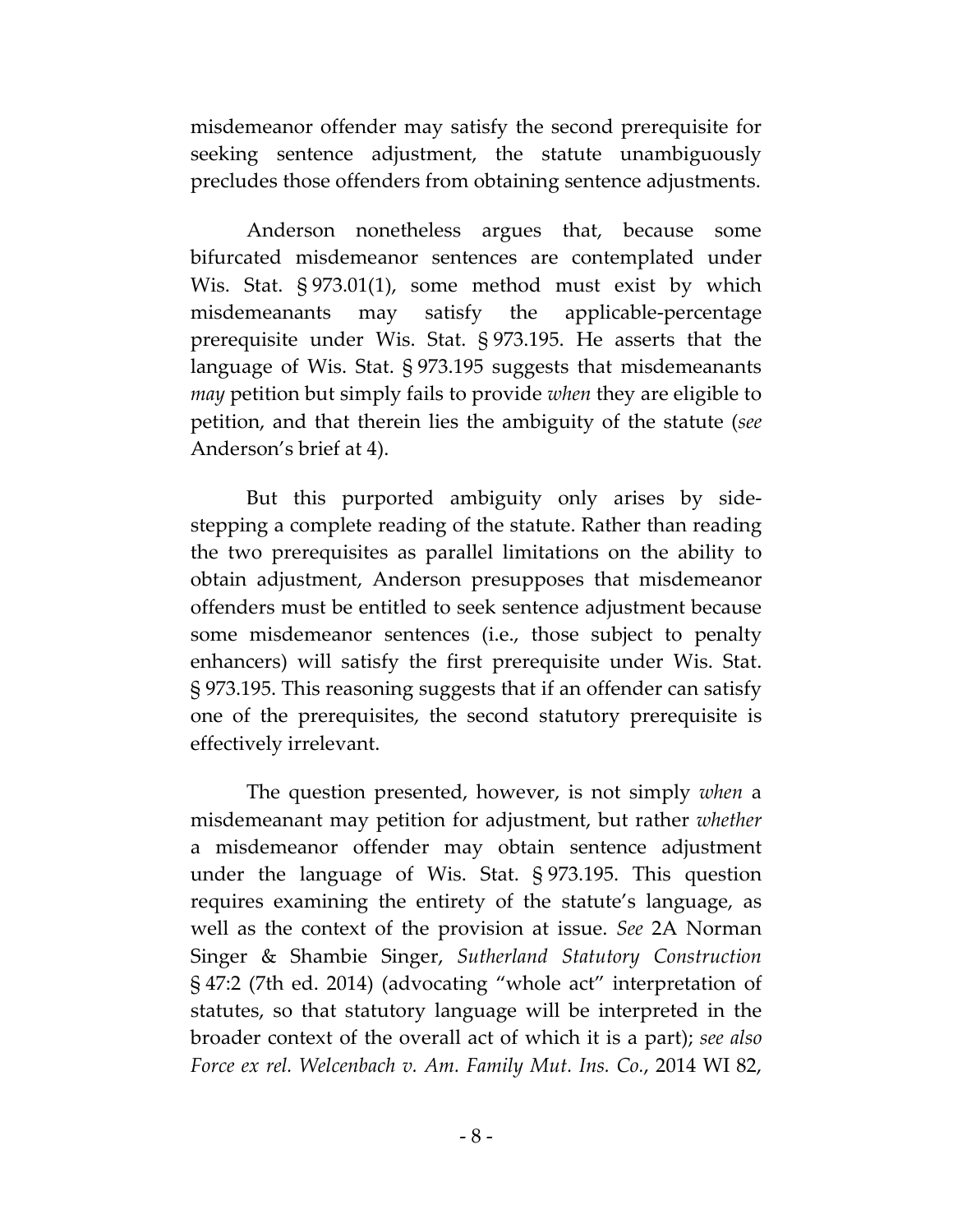¶ 31 n.19, 356 Wis. 2d 582, 850 N.W.2d 866 (recognizing that statutory history, including "changes the legislature has made over the course of several years," may be considered as part of a plain meaning analysis) (internal quotations omitted). A more comprehensive reading of Wis. Stat. § 973.195 demonstrates that the statute is not intended to provide misdemeanor offenders any mechanism for obtaining sentence adjustment.

**C. Statutory context demonstrates that the legislature's omission of an applicable percentage for misdemeanors precludes sentence adjustment for misdemeanants under Wis. Stat. § 973.195.**

Wisconsin Stat. § 973.195 was created as a part of the large-scale amendments to the criminal sentencing regime colloquially known as "Truth-in-Sentencing II" (TIS-II). *See generally* Michael B. Brennan et al., *Fully Implementing Truth–in– Sentencing*, Wis. Lawyer, Nov. 2002 (R-Ap. 101-19); *see also State v. Stenklyft*, 2005 WI 71, ¶ 18-24, 281 Wis. 2d 484, 697 N.W.2d 769. Specifically, Wis. Stat. § 973.195 was created by 2001 Wis. Act 109, § 1143m, and, for current purposes, was identical to the current phrasing of the statute. In particular, Act 109 provided the same two "applicable percentages" that are now included in Wis. Stat. § 973.195(1g): 75% for Class F through I felonies, and 85% for Class C through E felonies.

Act 109 also effected one other change relevant to the current analysis: the Act amended Wis. Stat. § 973.01, governing the structure of bifurcated sentenced, to require that certain misdemeanor sentences be bifurcated between confinement time and extended supervision. *See* 2001 Wis. Act 109, § 1114. Previously, Wis. Stat. § 973.01 had only required bifurcation of felonies, but Act 109 amended that provision to require bifurcation of any misdemeanor sentence in which prison was ordered, which, by the nature of misdemeanor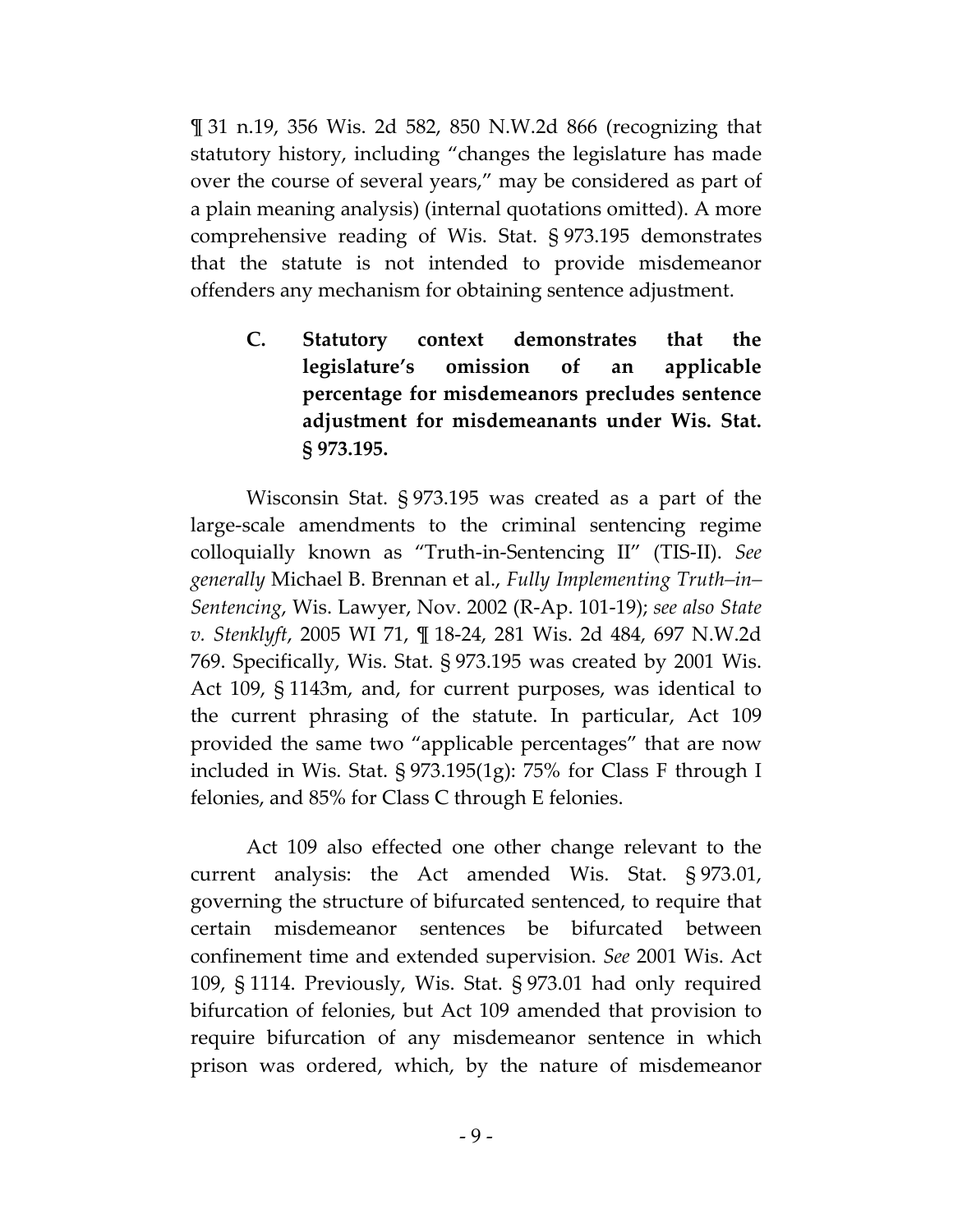sentences, means that only those misdemeanors subject to penalty enhancers would be bifurcated. *See Lasanske*, 353 Wis. 2d 280, ¶ 8.

Thus, within the same Act, the legislature actively modified one section to include a reference to bifurcation of certain misdemeanor sentences, while at the same time declining to modify Wis. Stat. § 973.195(1g) to provide any "applicable percentage" for those misdemeanor sentences now included under Wis. Stat. § 973.195(1r). Construed in this context, the omission of an "applicable percentage" for misdemeanors is highly probative. *See, e.g.*, 2A Singer & Singer, § 47:24 (discussing canon of construction "expressio unius est exclusio alterius," noting that inclusion of a statutory term in one section is typically construed to mean that the term's exclusion in another section expresses an intended limitation on the term's application); *contra* Anderson's brief at 11 (suggesting that the parallel enactment of the provisions suggests that the legislature intended an implicit carryover). Because misdemeanors were unquestionably on the legislature's radar when enacting Act 109, the reference to misdemeanors in one section and their exclusion in a closely related statute strongly suggests that the legislature intended to limit sentence adjustment to the particular felonies set forth in Wis. Stat. § 973.195(1r).

Also noteworthy when examining context and statutory structure is that the sweeping changes effected by the first phase of Truth-in-Sentencing (TIS-I) were limited to felony offenses. *See, e.g.*, 1997 Wis. Act 283, § 419 (creating Wis. Stat. § 973.01, which applied only to felonies); *see also* Brennan et al., *Fully Implementing Truth-in-Sentencing*, at 11 (R-Ap. 101) ("The new law [TIS-I] was to apply for the first time to felonies committed on and after Dec. 31, 1999."). The acknowledged effect of TIS-I was to increase felony sentences, a situation that TIS-II was partly intended to ameliorate. *See State v. Tucker*,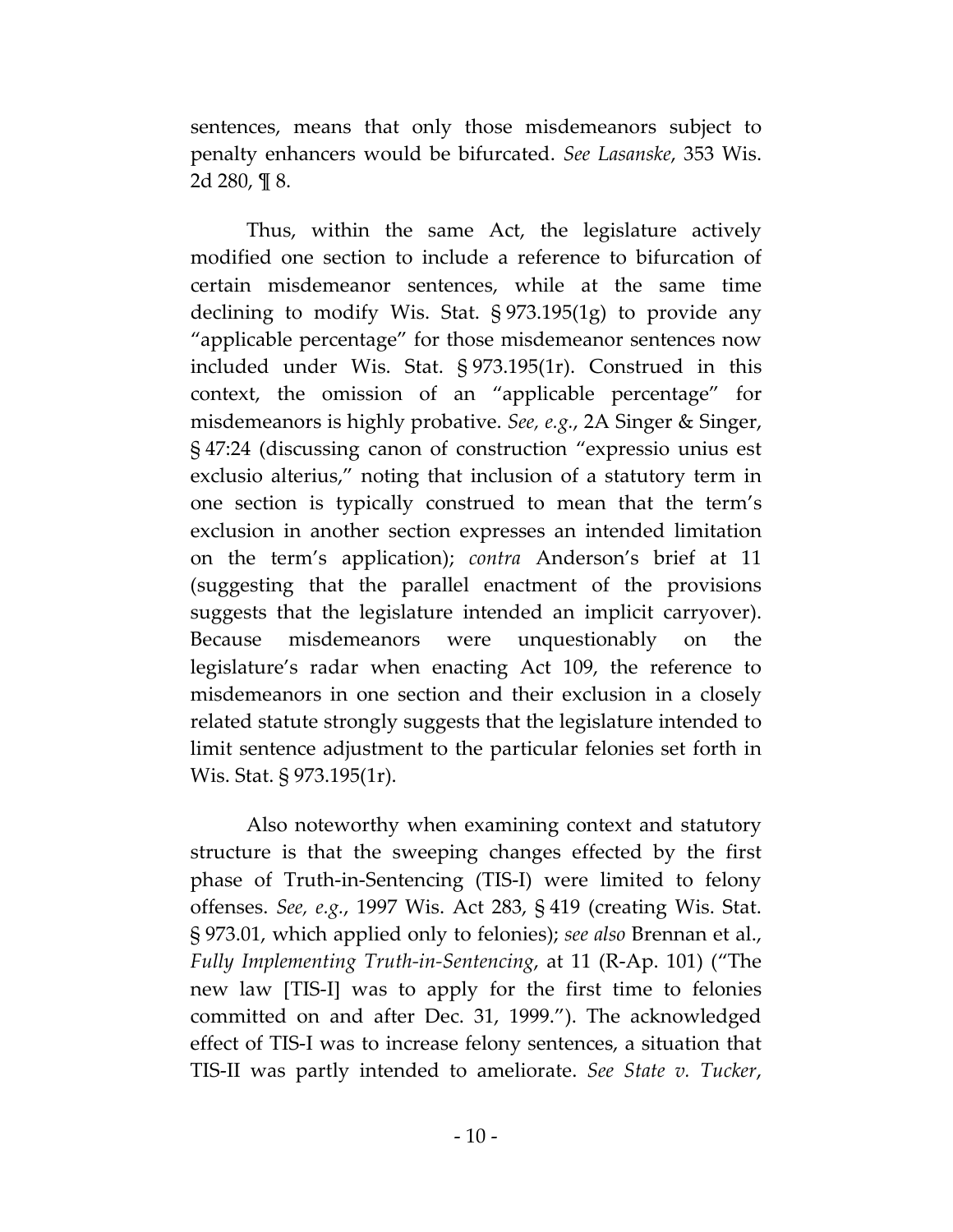2005 WI 46, ¶ 20, 279 Wis. 2d 697, 694 N.W.2d 926. But other than making enhanced misdemeanors subject to bifurcation under Wis. Stat. § 973.01(1), TIS-II did not make any significant changes to misdemeanor sentences, as had occurred for felony sentences under TIS-I. *See generally* 2001 Wis. Act 109, §§ 1114– 1143m (sole reference to "misdemeanor" in TIS-II amendments was in Wis. Stat. § 973.01(1)). Accordingly, given the limited effect that Truth-in-Sentencing had on misdemeanor offenses, the absence of any "applicable percentage" for misdemeanors in Wis. Stat. § 973.195 is unremarkable.

Finally, construing Wis. Stat. § 973.195(1r) to preclude sentence adjustment for misdemeanants avoids the absurd result of creating a benefit for more serious, enhanced misdemeanor offenses, while withholding any benefit for less serious, un-enhanced offenses. That is, although enhanced misdemeanors may satisfy the first prerequisite for sentence adjustment under Wis. Stat. § 973.195(1r), reading an applicable percentage into the statute would allow those offenders convicted of an enhanced misdemeanor to petition for adjustment, but would have no effect on those offenders convicted of the same offense but without any penalty enhancers.

To illustrate: Persons X and Y each commit nearly identical batteries. Battery is a Class A misdemeanor under Wis. Stat. § 940.19(1), with a maximum period of imprisonment of nine months. *See* Wis. Stat. § 939.51(3)(a). Person X, however, is a repeater, and therefore the nine month maximum can be increased to two years. *See* Wis. Stat. §§ 939.51(3)(a) and 939.62(1)(a); *see also Lasanske*, 353 Wis. 2d 280, ¶ 9. Assuming that sentence adjustments are extended to misdemeanants, Person Y, who is not subject to an enhancer (and therefore would not be subject to a bifurcated sentence under Wis. Stat. § 973.01(1)), would not be eligible to petition for an adjustment, even if he received a maximum sentence. On the other hand,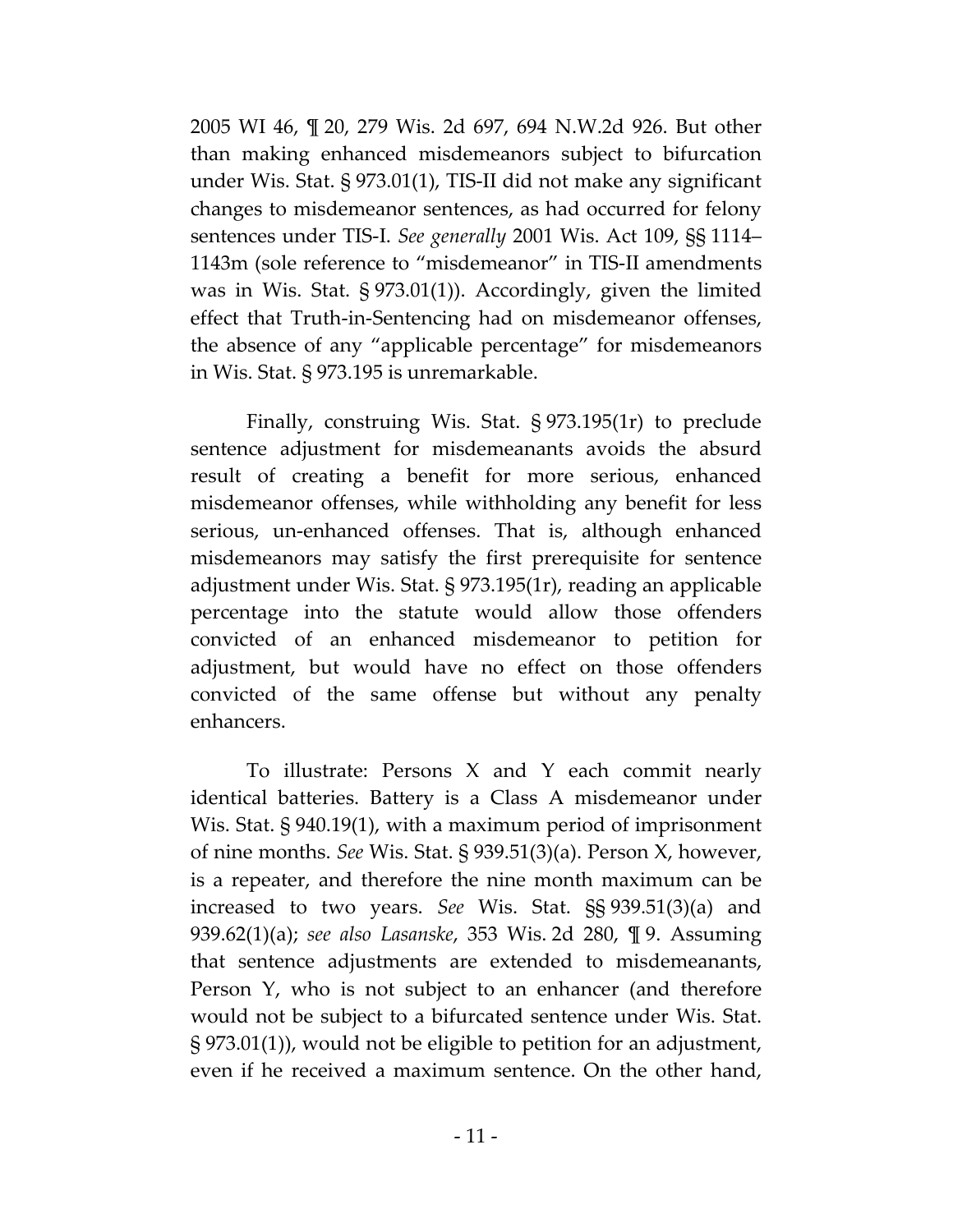Person X, a repeater, could petition for adjustment. Moreover, under some scenarios X could serve nearly the same amount of time in confinement as his non-repeater counterpart, even if X's initial period of confinement was longer.[4](#page-18-0) Creating such a benefit for more serious offenders while denying the benefit to less culpable offenders would be absurd, particularly in the absence of any legislative indication that the more serious offenders merit a special opportunity for early release. Avoiding this absurdity requires nothing more than applying Wis. Stat. § 973.195(1r) as it is written, so that no misdemeanants may petition for sentence adjustment.

\*\*\*\*\*

As the preceding discussion suggests, the meaning of the statutory language used in Wis. Stat. § 973.195 is bound up with numerous statutory provisions, and is affected by multiple amendments over the years. While such statutory history is typically accepted as part of a plain-meaning analysis, *see Anderson*, 2015 WI 19 ¶ 111 (Ziegler, J., concurring) (opinion of the court), the State acknowledges that the further one delves into such legislative materials, the more the analysis looks like legislative history research, as is typically reserved to situations in which ambiguity is found. Accordingly, although the State maintains that the plain language of Wis. Stat. § 973.195 precludes adjustment for misdemeanants, the following section assumes that the statute is ambiguous as to whether misdemeanants may petition for sentence adjustment. But as demonstrated below, extrinsic sources only buttress the conclusion that the legislature did not intend to extend sentence adjustment to misdemeanants under § 973.195.

 $\overline{a}$ 

<span id="page-18-0"></span><sup>4</sup> For example, if Y received a nine-month sentence and X received a twelve-month sentence, X could seek adjustment after serving just nine months under the 75% approach advocated by Anderson and applied by DOC.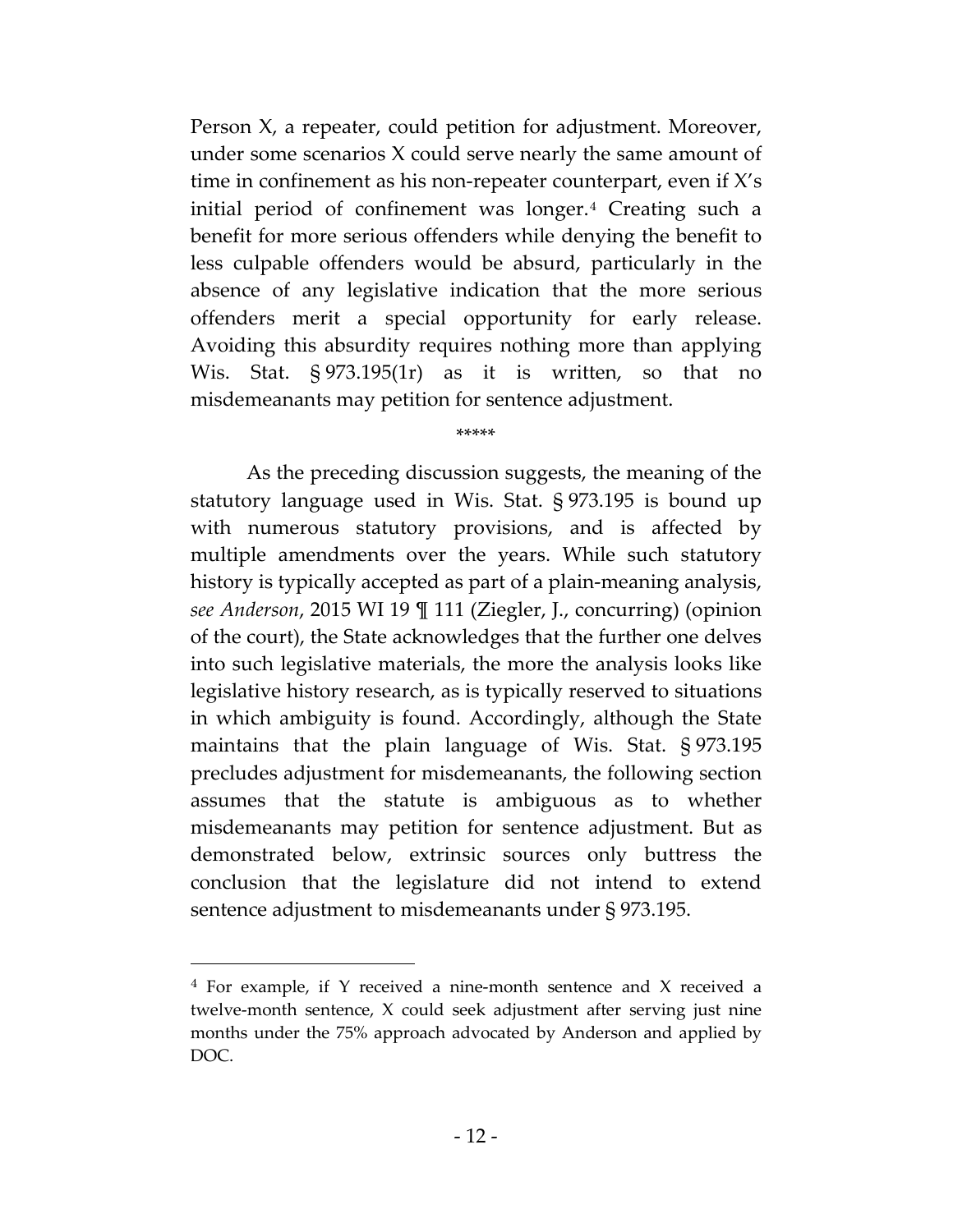**III. The legislative histories of Wis. Stat. § 973.195 and related statutes demonstrate that sentence adjustment is not intended to be available for misdemeanants under the statute.**

# **A.** *Tucker***'s finding of ambiguity in Wis. Stat. § 973.195 does not support Anderson's conclusion that the statute should extend to misdemeanors.**

Anderson's ambiguity argument relies heavily on *State v. Tucker*, which examined whether the sentence adjustment provision was intended to apply only to felony sentences imposed under TIS-II, or also to felony sentences under TIS-I. *See Tucker*, 279 Wis. 2d 697, ¶¶ 14-17. The *Tucker* court concluded that the statute was ambiguous as to whether a TIS-I offender could petition, and construed the statute to extrapolate an "applicable percentage" for TIS-I offenses.

*Tucker*'s conclusion, however, is hardly dispositive of the question presented here. *See Seider v. O'Connell*, 2000 WI 76, ¶ 43, 236 Wis. 2d 211, 612 N.W.2d 659 (noting that, depending on the facts presented, the same statute may be found ambiguous in one circumstance and unambiguous in another). Moreover, as demonstrated below, even assuming that the statute is ambiguous regarding whether misdemeanants may petition, and that that ambiguity might suggest that the statute should be expanded to allow petitions by misdemeanants, the arbitrariness of determining *when* a misdemeanant might petition counsels against attempting to craft any "applicable percentage" for misdemeanors, and thus against expanding the scope of the statute.

In *Tucker*, the question presented was whether a TIS-I offender could petition for sentence adjustment under Wis. Stat. § 973.195(1r), given that that statute is structured to address TIS-II's nine felony classes, without any reference to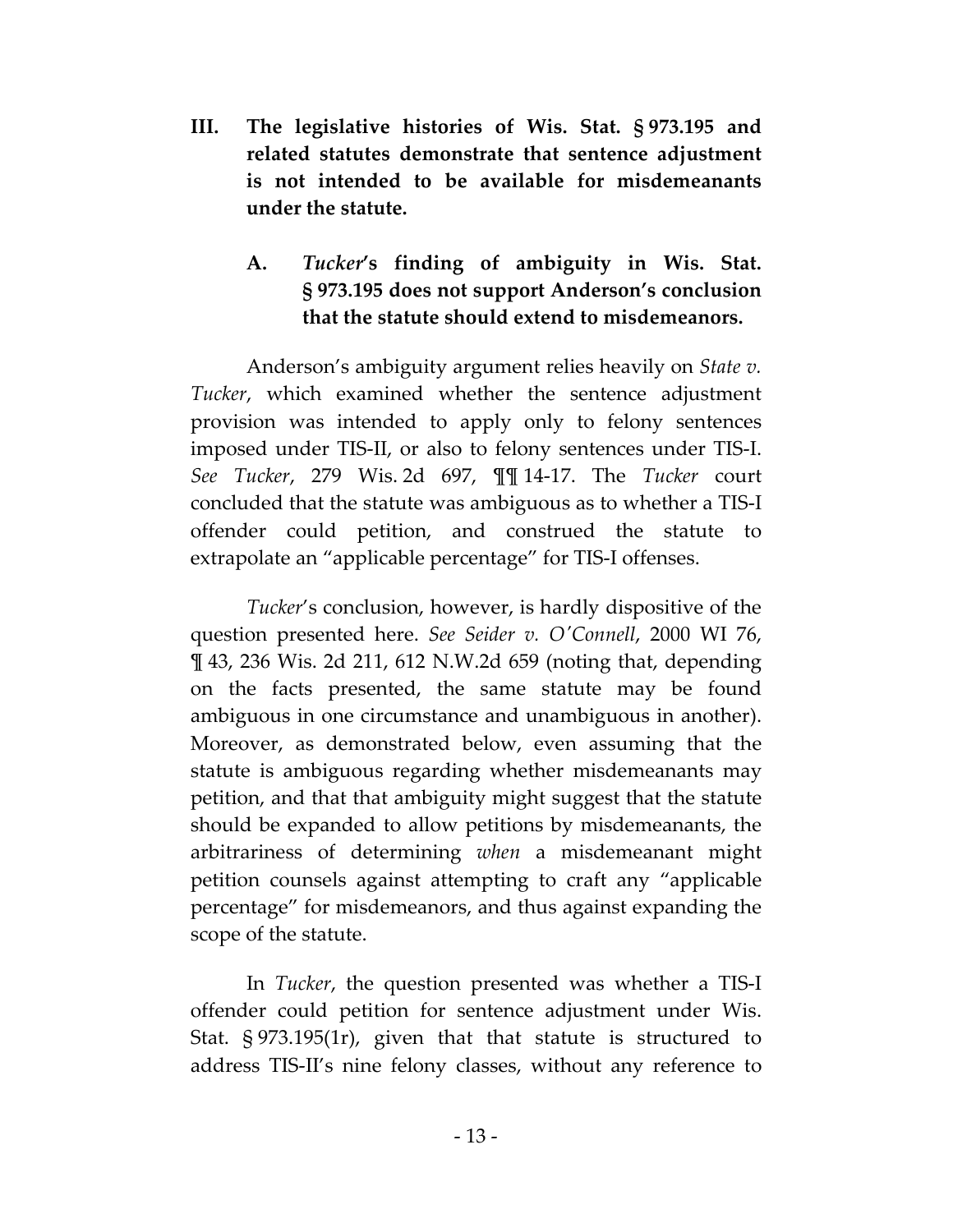TIS-I's six felony classes. *See Tucker*, 279 Wis. 2d 697, ¶¶ 14, 16. The *Tucker* court concluded that the sentence adjustment provision was ambiguous as to whether and how that provision applied to TIS-I felonies because the TIS-I felony classification system did not include Class F-I felonies, which were included under Wis. Stat. § 973.195(1g); and the statute did not provide an "applicable percentage" for felonies that had been unclassified under TIS-I. *See id.* ¶¶ 16-17.

In concluding that the statute was ambiguous, the *Tucker* court reasoned that because a felon sentenced under TIS-I was serving a bifurcated sentence under Wis. Stat. § 973.01(1), the statute could reasonably be construed to allow those offenders to petition for adjustment. *See id.* ¶¶ 16-17. In its analysis, the *Tucker* court emphasized the ease with which Wis. Stat. § 973.195 could be construed to apply to TIS-I sentences, as well as the need to address the lengthier felony sentences imposed under TIS-I. *See id.* ¶¶ 20-23. Because TIS-I sentences were most in need of adjustment, and because defining the "applicable percentage" for those TIS-I sentences merely required superimposing the TIS-II classification onto a particular TIS-I offense, the court concluded that the legislature had intended the sentence adjustment provision to apply to TIS-I offenders. *See id.*

Notably, the *Tucker* court indicated that its conclusion was grounded in the ease with which an applicable percentage could be ascertained for TIS-I felonies. *See id.* ¶¶ 23-24. In particular, the court acknowledged that it was "sensitive" to the reality that there would be some offenses for which a TIS-II classification could not simply be superimposed to ascertain an "applicable percentage." *See id.* ¶ 24. Reserving for another day the question of how to address such offenses, the court stated that "in the vast majority of cases, a court will simply look to how the previously unclassified crime is classified under TIS-II in order to determine the 'applicable percentage.' There is no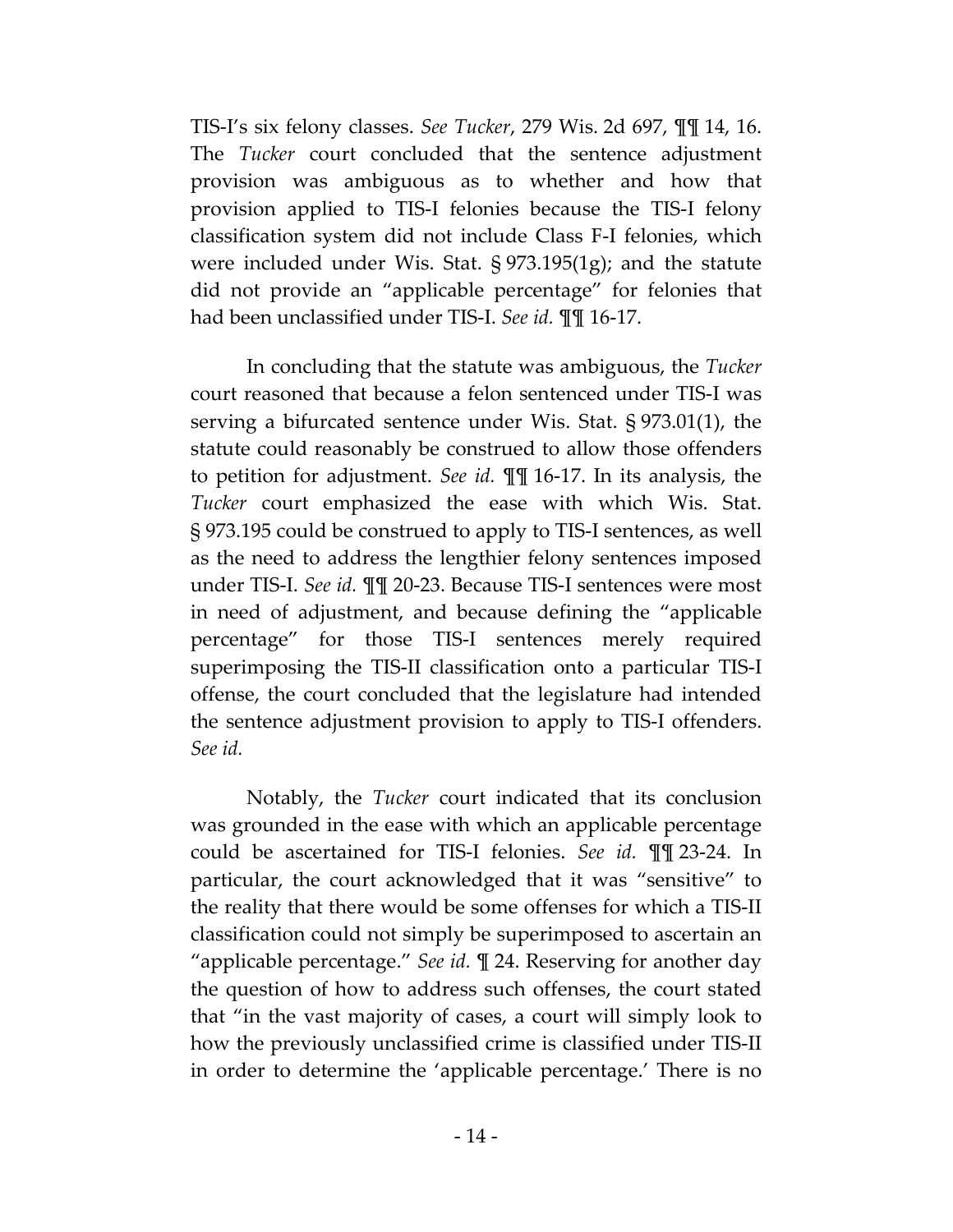reason why the analysis we set forth today cannot apply to persons falling into this category." *Id.*

The question presented in the current case was therefore left unaddressed by *Tucker*. What is more, the *Tucker* decision suggests that the court was wary of crafting an "applicable percentage" for offenses where the legislature had not crafted one, or had not strongly suggested what the applicable percentage should be. *See id*. Such wariness is well-founded as to misdemeanor offenses, as there is no legislative indication that those offenses should be subject to sentence adjustment.

**B. The progression of Truth-in-Sentencing legislation and its amendments shows that the legislature did not intend misdemeanants to be eligible for sentence adjustment under Wis. Stat. § 973.195.**

# **1. Contemporaneous analyses of the sentence adjustment provision.**

Perhaps the strongest evidence of the legislature's intended exclusion of misdemeanors from the sentence adjustment process is the treatment of misdemeanors in 2001 Wis. Act 109. *See supra*, Section II.C. That Act, which brought enhanced misdemeanors into the purview of Wis. Stat. § 973.01(1)'s bifurcated sentence regime, also created the sentence adjustment provision without any reference to misdemeanor offenders. This disparate treatment within the same Act is particularly probative of the legislature's intention that misdemeanants not be allowed to seek sentence adjustment.

The implicit meaning of the legislature's omission of misdemeanors is further borne out in contemporaneous analyses of the effects of the TIS-II amendments. For example,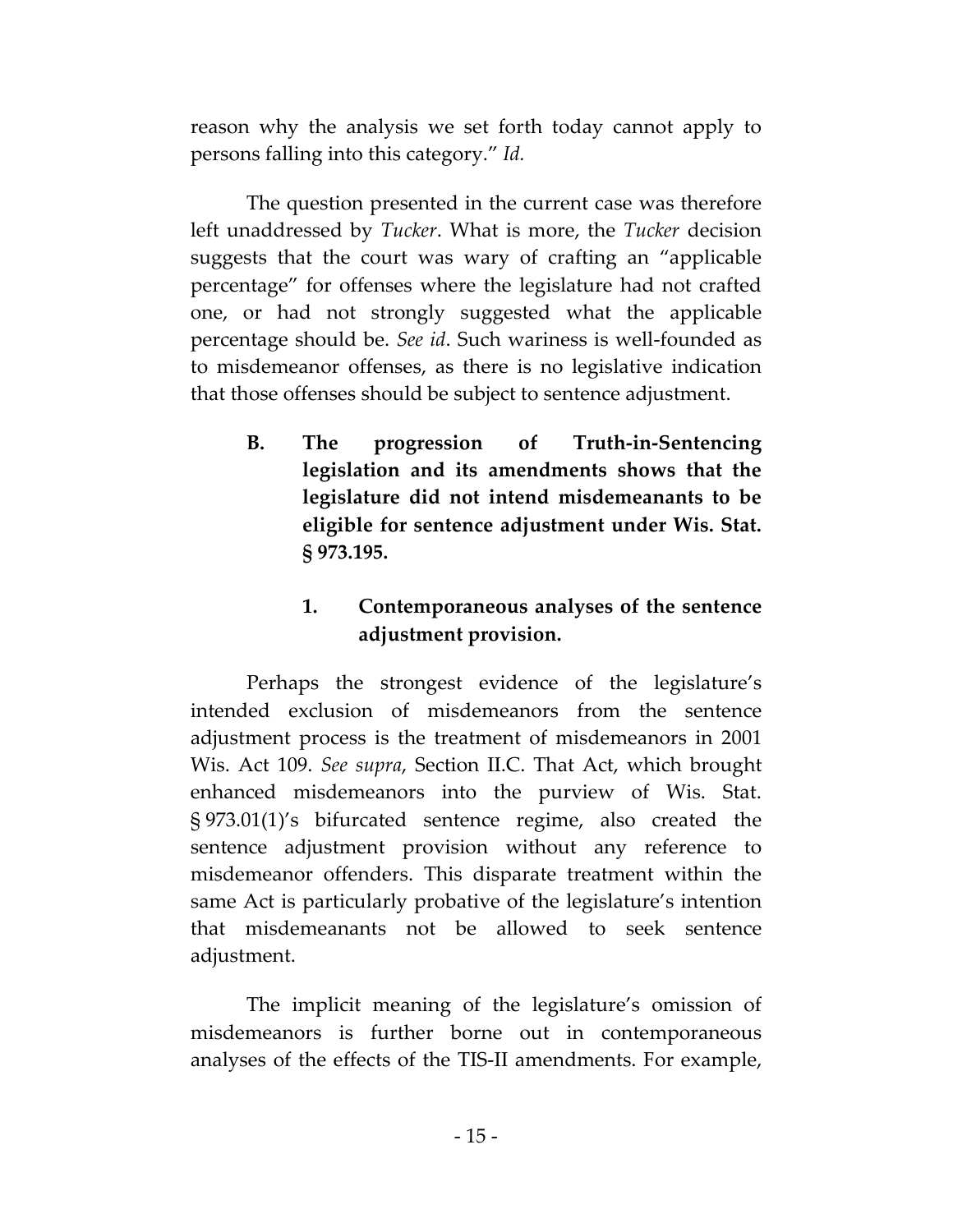commentators noted that a version of the sentence adjustment provision was proposed by the Criminal Penalties Study Committee (CPSC), which had been charged with the task of analyzing TIS-I and suggesting remedies for perceived shortcomings of the legislation. *See* Brennan et al., *Fully Implementing Truth-in-Sentencing*, at 54 & n.80 (R-Ap. 109, 119). The CPSC's proposed provision, however, was not adopted; instead the provision that became Wis. Stat. § 973.195 was the result of legislative compromise, and was more limited in scope than what the CPSC had suggested. *See id.*; *see also* John A. Birdsall & Raymond M. Dall'Osto, *Problems with the New Truthin-Sentencing Law*, Wis. Lawyer, Nov. 2002, at 13 (R-Ap. 120-21); *see also* Michael B. Brennan, *The Pendulum Swings: No More Early Release*, Wis. Lawyer, Sep. 2011, at 6 (R-Ap. 122). For example, then-judge Michael Brennan, who was staff counsel for the CPSC, suggested that while the adjustment provision might be construed to include adjustment for enhanced misdemeanors based on the bifurcation provision of Wis. Stat. § 973.01(1), the legislature had declined to provide any applicable percentage, instead including mechanisms for petitioning only on Class C through I felonies. *See* Brennan et al., *Fully Implementing Truthin-Sentencing*, at 54 & n.81 (R-Ap. 109, 119).

Similarly, Professor Thomas Hammer, reporter for the CPSC, viewed the sentence adjustment statute as a compromise provision, but one that removed only "a modest amount of 'truth' from felony sentences." *See* Thomas J. Hammer, *The Long and Arduous Journey to Truth-in-Sentencing in Wisconsin*, Fed. Sentencing Rptr., Oct. 2002, at 17-18 (R-Ap. 131-32). Hammer observed that this removal of some "truth" from Truth-in-Sentencing had been intended to address some concerns that TIS-I's longer, determinate felony sentences cried out for a mechanism by which felony offenders could obtain early release. *See id*. Professor Hammer also noted that the adjustment provision was limited to "mid-range" and "lowerend" felonies. *See id.* at 17 (R-Ap. 131). Nothing in Professor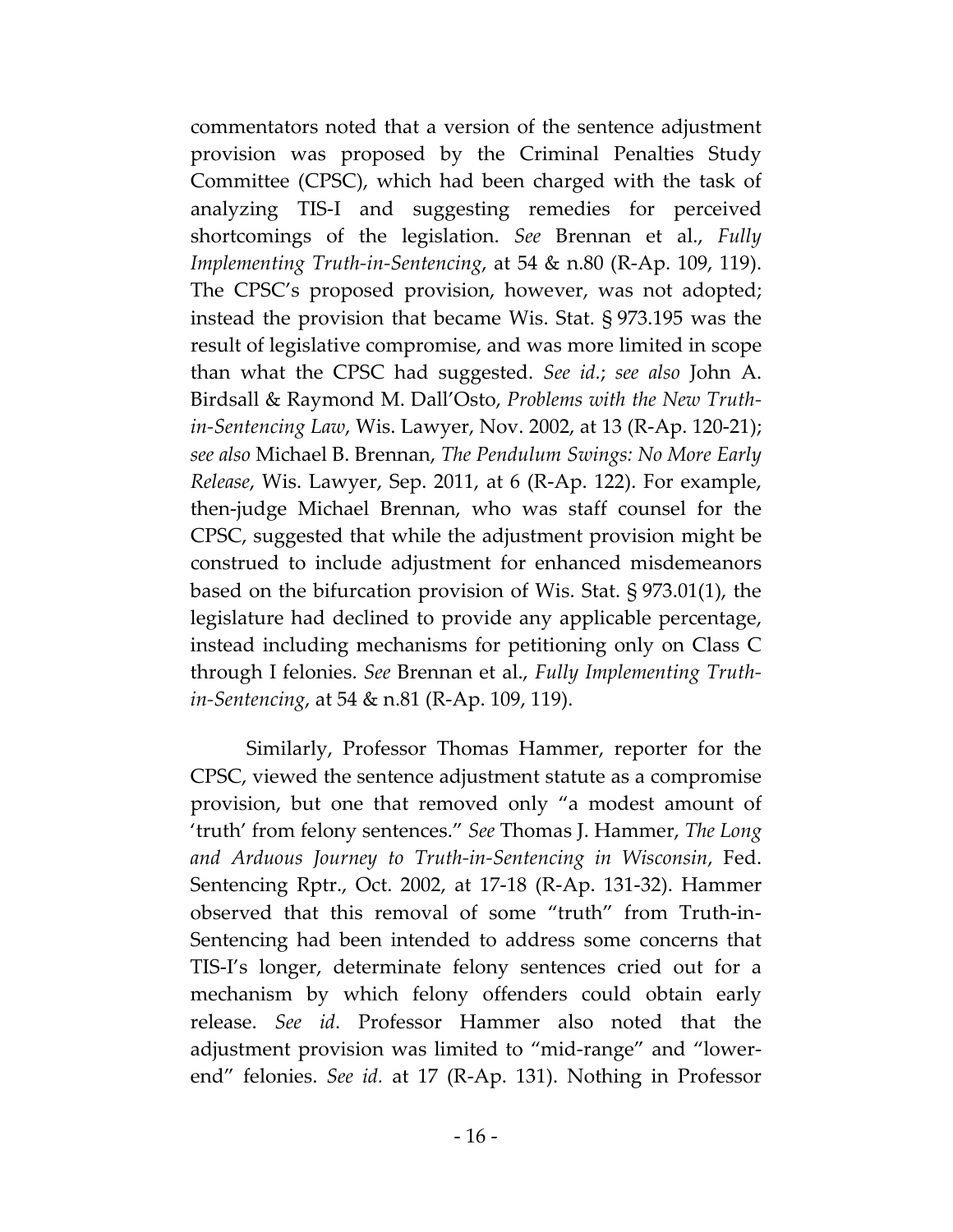Hammer's analysis suggests that the adjustment provision was intended to extend to misdemeanor sentences.[5](#page-23-0) *See id.*

These contemporaneous commentaries by individuals intimately involved in the adoption of TIS-II are particularly useful because they reaffirm the legislature's silence as to whether the sentence adjustment provision was intended to extend to misdemeanor offenses. Perhaps tellingly, most documents speak of "felons" petitioning for adjustment, and discuss the two different "applicable percentages" to which those felons would be subject. *See, e.g.*, Wisconsin Legislative Reference Bureau, *Wisconsin Briefs, Truth-in-Sentencing and Criminal Code Revision*, 4 (Aug. 2002) (R-Ap. 136). These contemporaneous analyses therefore suggest that misdemeanor offenses were not intended to be subject to sentence adjustment under the initial version of Wis. Stat. § 973.195.

# **2. Subsequent legislation and DOC rulemaking affecting sentence adjustment.**

At least two other developments in the Truth-in-Sentencing arena are relevant in ascertaining the legislature's intent in the sentence adjustment provision. First, in 2009, another relatively large-scale legislative modification was intended to provide methods by which offenders could obtain early release. *See* Brennan, *The Pendulum Swings: No More Early Release*, at 6 (R-Ap. 122-23); *see generally* 2009 Wis. Act 28. That Act expanded or created a number of mechanisms to facilitate early release, including risk reduction sentences, the earned release and challenge incarceration programs, and positive

 $\overline{a}$ 

<span id="page-23-0"></span><sup>5</sup> Other commentators echoed the limited scope of the sentence adjustment provision, noting, for example, that the provision "applies only to some classes of felonies," and that its restrictions "severely limit[ed]" its utility. *See* Birdsall & Dall'Osto, *Problems with the New Truth-in-Sentencing Law*, at 13 (R-Ap. 120-21).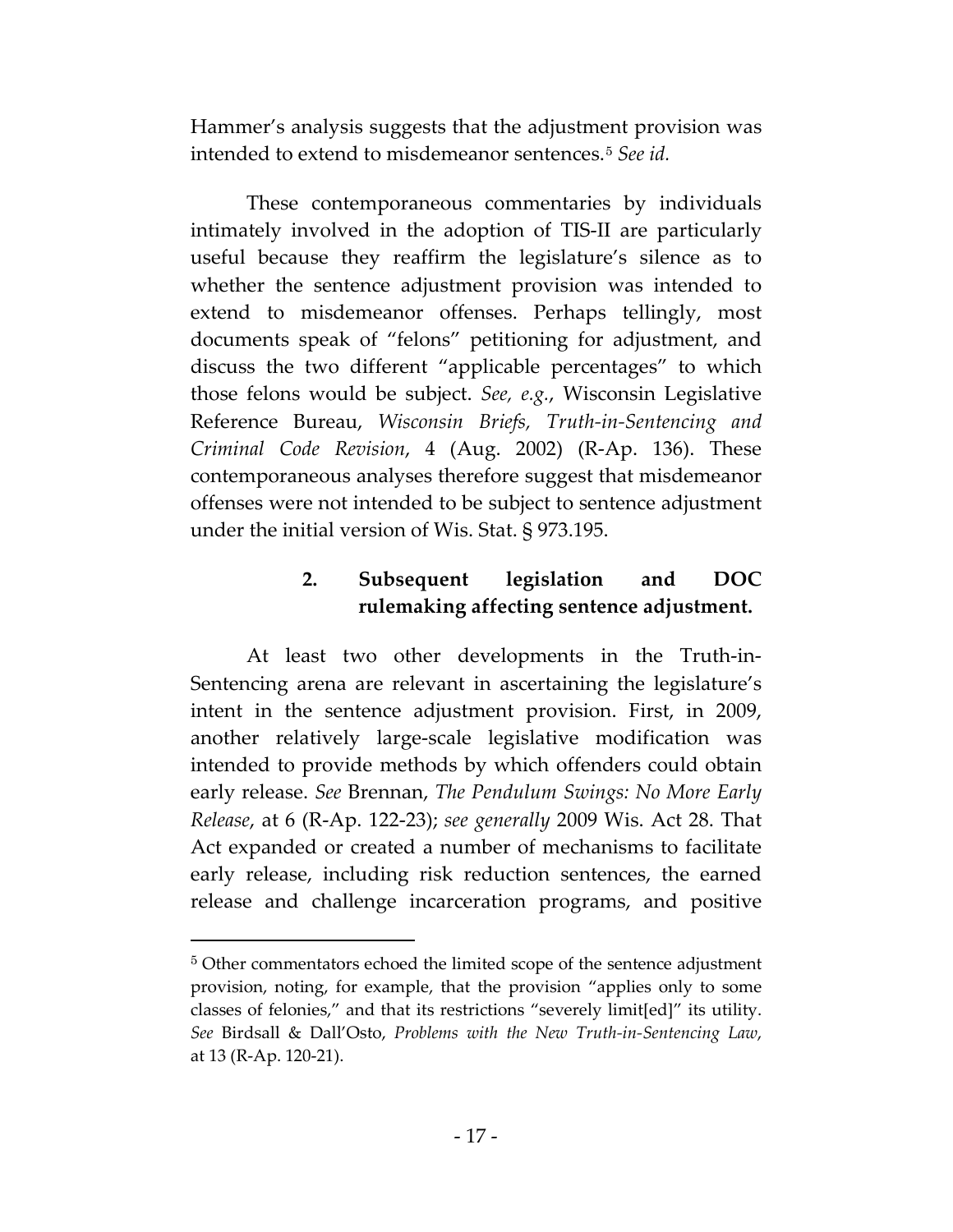adjustment time. *See* Brennan, *The Pendulum Swings: No More Early Release*, at 6 (R-Ap. 122-23). Act 28, however, did not expand the sentence adjustment provision under Wis. Stat. § 973.195, and actually limited the application of that provision to sentences imposed before October 1, 2009. *See id.* at 7 (R-Ap. 124).

Following Act 28, the DOC enacted an emergency rule intended to implement the new legislation. *See* Drafting file for Wis. Admin Code § DOC 302.36, Emergency Rule 0939 (Dec. 31, 2009), *available at* [http://docs.legis.wisconsin.gov/code/emergency\\_rules/all/.](http://docs.legis.wisconsin.gov/code/emergency_rules/all/emr0939) (hereinafter Emergency Rule 0939) (R-Ap. 138-50). The emergency rule interpreted Wis. Stat. § 302.113 (2009-10), which had been amended by Act 28 to provide that misdemeanor offenders who earned positive adjustment time could petition for adjustment. *See* Wis. Stat. § 302.113(1) (2009-10). With language nearly identical in certain respects to Wis. Stat. § 973.195's sentence adjustment provisions, Wis. Stat. § 302.113 provided that DOC could release to extended supervision qualifying offenders serving a bifurcated sentence for a misdemeanor or Class F through I felony "using the sentence modification procedure described in this subsection." *See* Wis. Stat. § 302.113(1) and (9h) (2009-10). The DOC was directed to enact rules to implement this procedure. *See* Wis. Stat. § 302.113(9h)(b) (2009-10).

The DOC's emergency rule thus created a mechanism for sentence adjustment separate from Wis. Stat. § 973.195 but which had a similar practical effect to that statutory provision, namely, allowing certain offenders to petition DOC for sentence adjustment after serving 75% or 85% of their sentences. Most notable for current purposes is the rule's inclusion of misdemeanors in the provision allowing for a sentence adjustment petition after an offender served 75% of his confinement. This emergency rule became a final rule on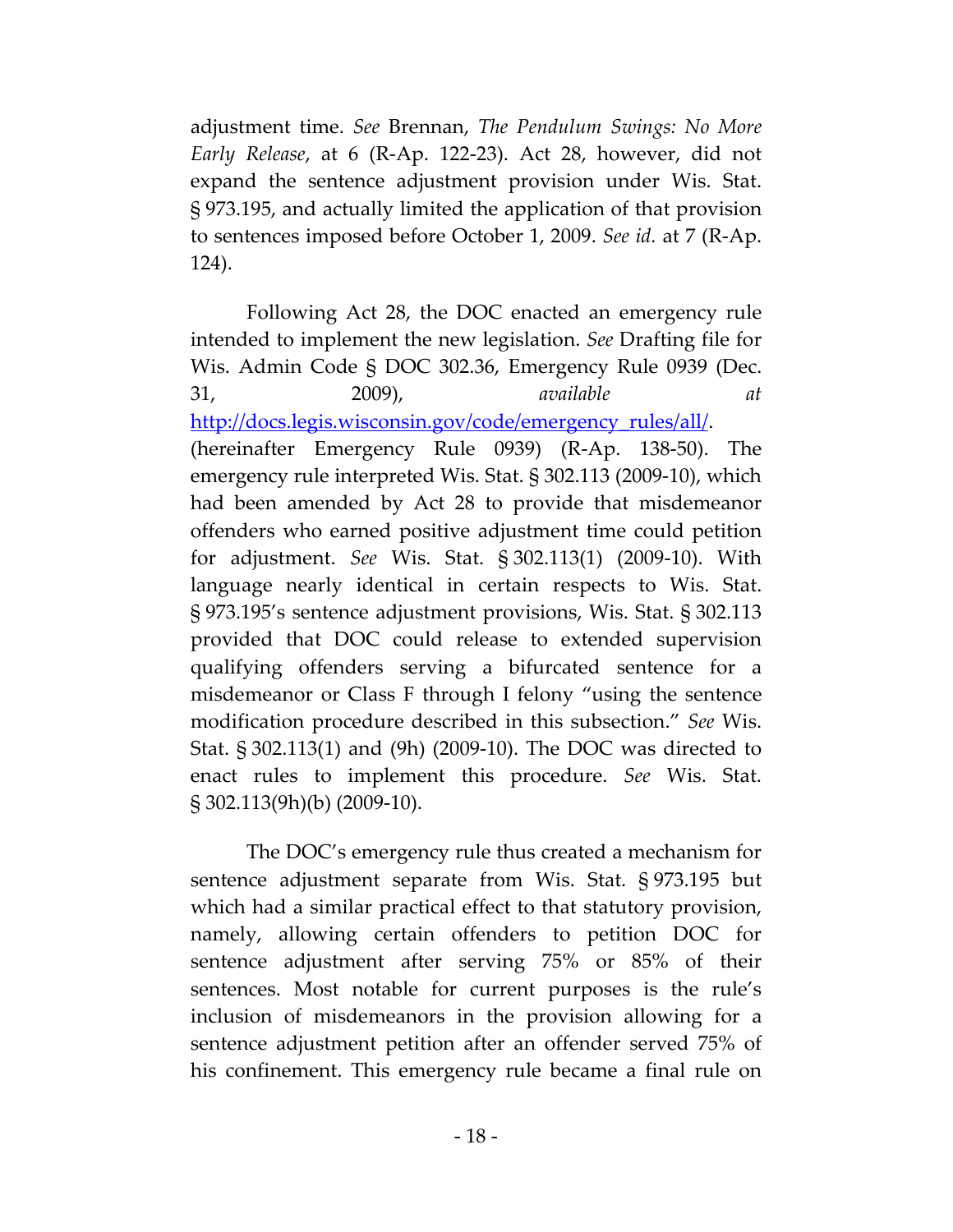December 1, 2010. *See* Wis. Admin. Code § DOC 302.36(1); 2009 Clearinghouse Rule 120.

It appears that that rule, enacted pursuant to Wis. Stat. § 302.113 (2009-10), is what has formed the basis for DOC's current treatment of misdemeanants' petitions under Wis. Stat. § 973.195, whereby DOC processes those petitions upon a misdemeanant's completion of 75% of his confinement time (*see* Anderson's brief at 12-13). Putting aside whether DOC's rule should have ever been applied to petitions under Wis. Stat. § 973.195(1r), what is clear now is that any legislative support for a 75% standard for misdemeanants was eliminated when the relevant language in Wis. Stat. § 302.113 (2009-10) was repealed.

That repeal came about in 2011 Wis. Act 38, by which the legislature eliminated or altered many of the early release provisions that had been enacted in 2009 Wis. Act 28. *See* Brennan, *The Pendulum Swings: No More Early Release*, at 7, 60-61 (R-Ap. 123-26). Notably, 2011 Wis. Act 38 repealed those references to misdemeanor offenders in Wis. Stat. § 302.113(1) that had been added by the 2009 amendment.[6](#page-25-0) By doing so, 2011 Act 38 eliminated any statutory basis for a 75% standard for misdemeanants.

In addition to this express removal of the standard for misdemeanants under Wis. Stat. § 302.113(1) (2009-10), what is perhaps most telling is that, throughout all these changes, the legislature never adopted an "applicable percentage" for misdemeanants under Wis. Stat. § 973.195.

 $\overline{a}$ 

<span id="page-25-0"></span><sup>6</sup> *See* 2011 Wis. Act 38, § 36. The Act also returned Wis. Stat. § 973.195 to its pre-2009 status, thereby allowing eligible felons sentenced after October 2009 to petition for adjustment. *See* Brennan, *The Pendulum Swings: No More Early Release*, at 60-61 (R-Ap. 125-26).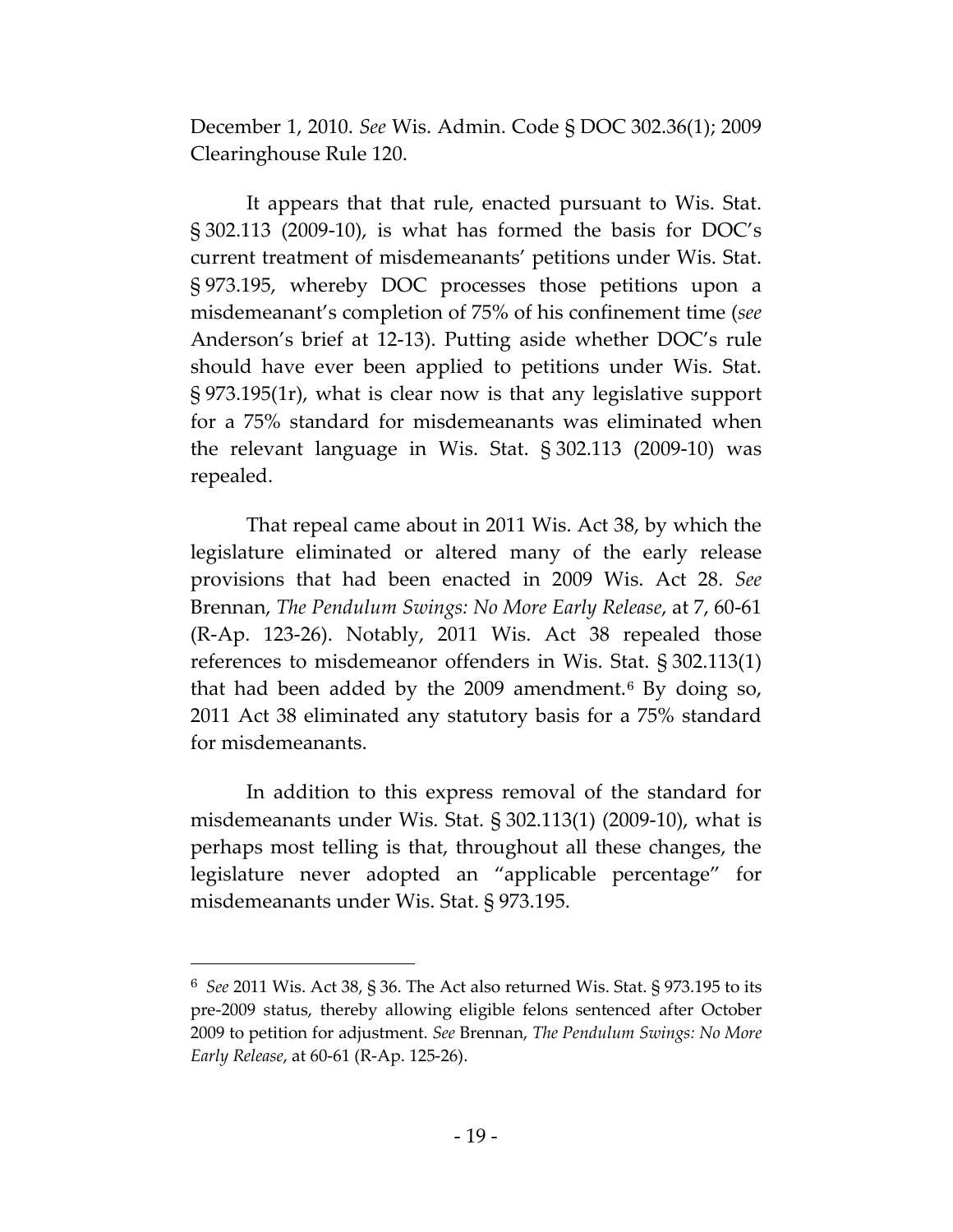Currently, then, the statutes governing sentence adjustment do not include any references to misdemeanor offenders seeking adjustment. The DOC's practice of processing misdemeanants' petitions after 75% of their confinement thus rests solely on the agency's internal procedure, which was *never* grounded in the statutory language of Wis. Stat. § 973.195, and was instead apparently extrapolated from DOC's reading of its authority under § 302.113(9g). *See* Emergency Rule 0939, at 1-2 (R-Ap. 138-39).

Therefore, DOC's practice of processing misdemeanants' petitions offers little to assist in discerning the legislative intent of Wis. Stat. § 973.195. Moreover, DOC's processing of these misdemeanants' petitions has no practical effect other than allowing the petition to proceed to a court for a decision on the petition. *See* Wis. Stat. § 973.195(1r)(c). Rejecting the DOC's current approach would thus have minimal impact on courts' decisions to grant or deny such petitions. Most importantly, though, rejecting that approach would reaffirm the legislative intent underlying the adjustment provision.

**C. Anderson's suggested "applicable percentage" for misdemeanors disregards meaningful legislative distinctions between felonies and misdemeanors, and represents an arbitrary designation without legislative support.**

In attempting to reconcile what he views as statutory ambiguity regarding when misdemeanants should be able to petition, Anderson argues that the absence of any "applicable percentage" for misdemeanors in Wis. Stat. § 973.195(1g) is easily remedied by subjecting misdemeanants' petitions to the 75% standard that is currently applicable to Class F–I felonies (*see* Anderson's brief at 11-12). He argues that an enhanced Class A misdemeanor conviction exposes an offender to the same maximum confinement as would a conviction for a Class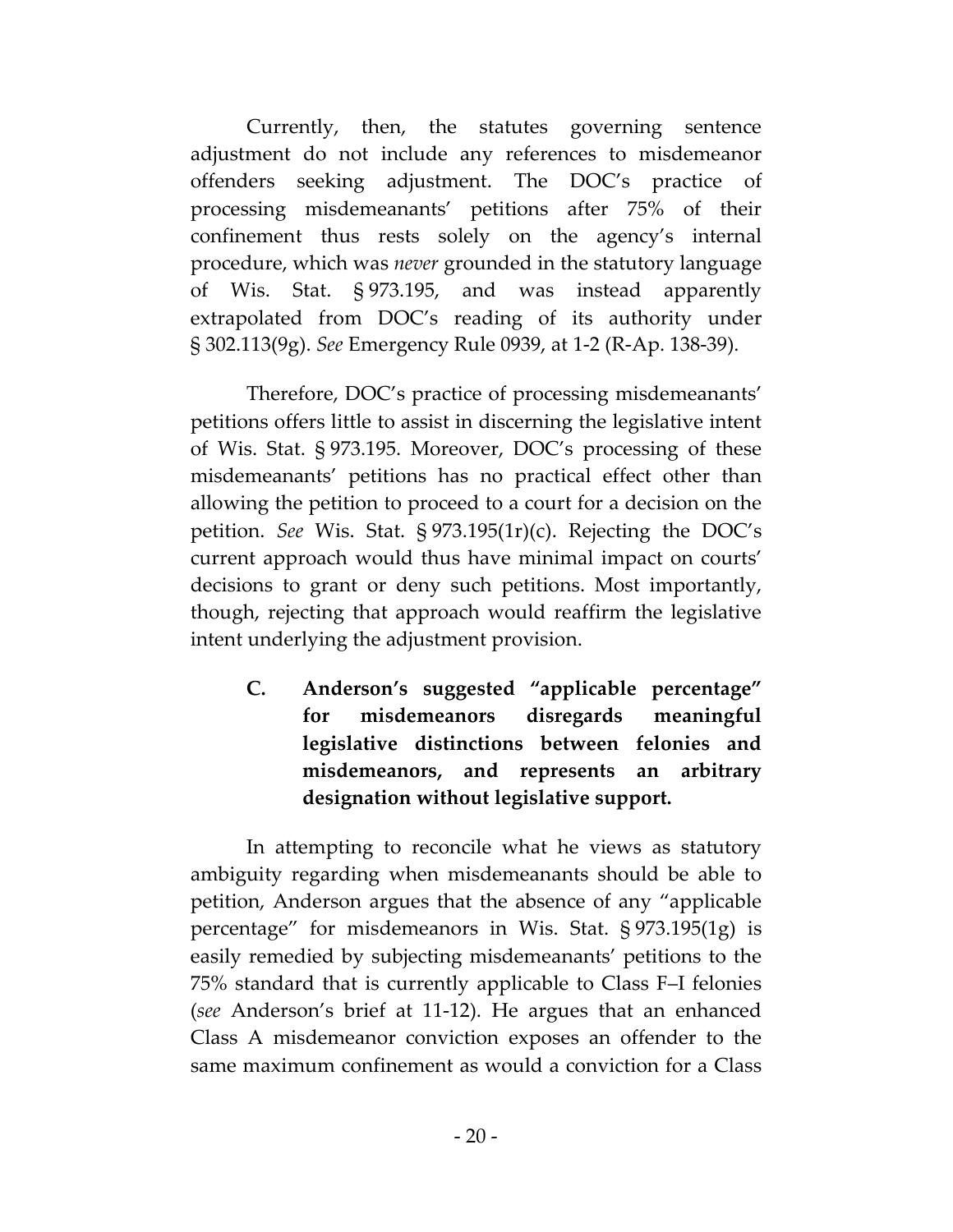I felony, so the two types of offenses should be subject to the same treatment with respect to sentence adjustment (*see id.*). But Anderson's arguments suggesting when a misdemeanant should be able to petition raise two significant considerations, both of which militate against construing Wis. Stat. § 973.195 to extend sentence adjustment to misdemeanors.

First, although the two categories of offenses may be similar in terms of confinement, the legislature nonetheless chose to classify them differently. That distinction represents a clear expression of legislative intent, and is entitled to deference. *Cf. State ex rel. Gaynon v. Krueger*, 31 Wis. 2d 609, 620, 143 N.W.2d 437 (1966) (noting that decision to upgrade classification of offense from misdemeanor to felony "requires a clear expression of intent of the legislature; it should not be left to indirection and circuity"). The legislature weighs various factors when designating offenses, and simply isolating for comparison the time of confinement ignores other significant considerations in designating an offense a felony or a misdemeanor. Indeed, by definition, there are fundamental differences between felonies and misdemeanors, suggesting an intended difference in kind, not merely degree. *See State v. Thomas*, 2004 WI App 115, ¶ 29, 274 Wis. 2d 513, 683 N.W.2d 497 (recognizing legislative judgment in distinguishing offense as felony versus misdemeanor).

Moreover, regardless of any similarities between the confinement times for Class I felonies and Class A misdemeanors, Anderson's argument ignores the greater disparity between misdemeanors and the Class F felonies at the high end of the range of offenses for which the "applicable percentage" is 75%. This range, like the designation of felonies and misdemeanors, represents an exercise of legislative judgment, and should not be disturbed absent some indication that the legislature exceeded the scope of its authority in limiting the provision to certain felonies. *Cf. State v. Dried Milk*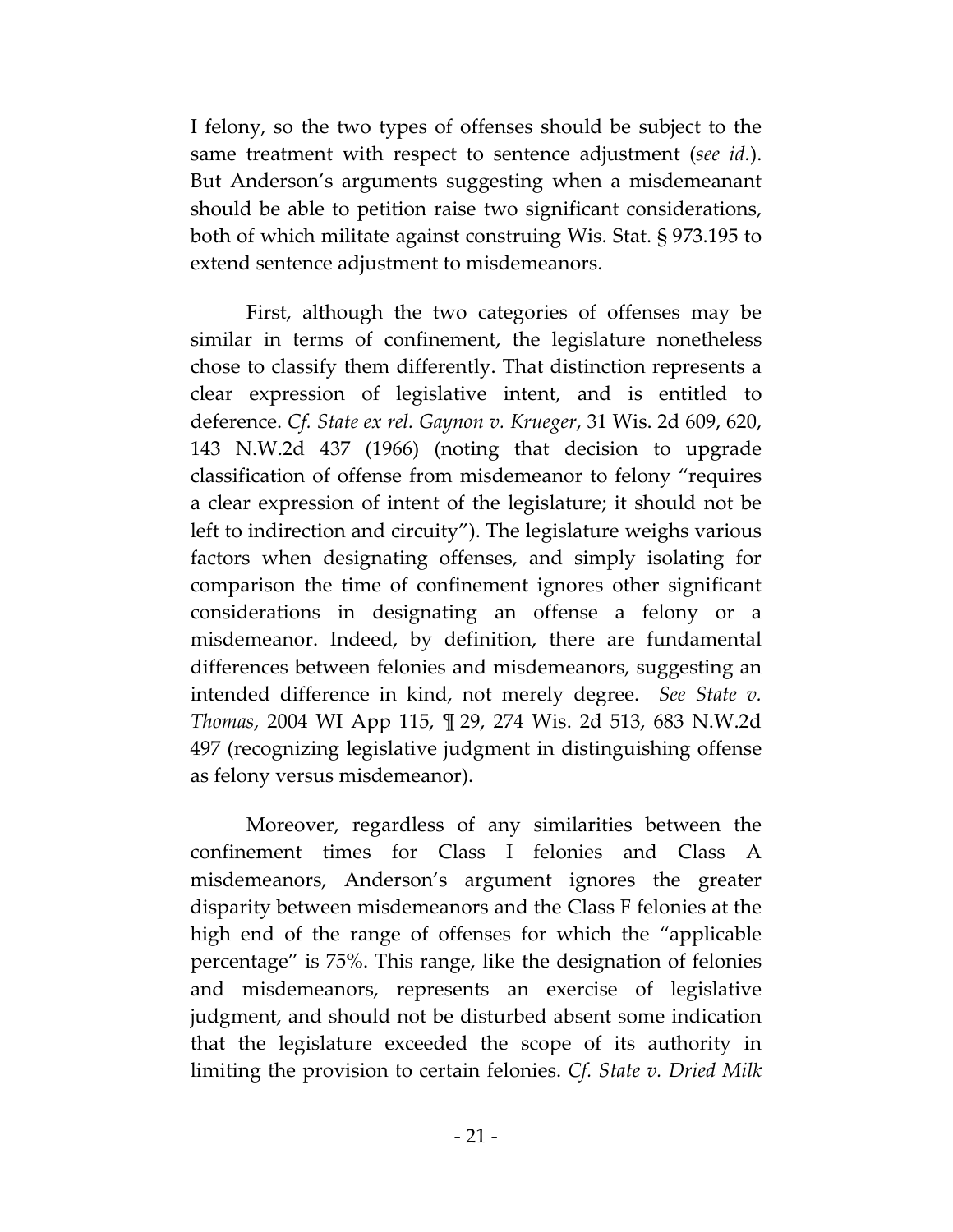*Products Co-op*, 16 Wis. 2d 357, 363, 114 N.W.2d 412 (1962) (holding that where legislature acts within its authority, "fairly debatable questions as to reasonableness, wisdom, and propriety of action, are not for the determination of the court but for the legislative body"). The legislature's decision regarding which offenses to include in any "applicable percentage" is a proper exercise of its authority to prescribe the terms of confinement and supervision. The applicable percentages set forth in Wis. Stat. § 973.195(1g) should therefore be sustained as written, without reading in an applicable percentage for misdemeanors.

Finally, and somewhat related to the previous point is that any "applicable percentage" chosen for misdemeanors would be arbitrary in light of the legislative silence on what might be an appropriate percentage. Thus, while Anderson's suggested 75% figure might be appropriate, it also might be too high in light of the substantial differences between felonies and misdemeanors. Given that Class F felonies are subject to the 75% requirement, an argument could be made that the "applicable percentage" for Class A misdemeanors should be lower, such as 70% or 65%. This murkiness highlights the impropriety of attempting to craft an appropriate percentage without any of the guidance that is presumed to accompany a legislative determination. Without such guidance, the lack of any applicable percentage for misdemeanors should be construed to preclude sentence adjustment for misdemeanants under Wis. Stat. § 973.195.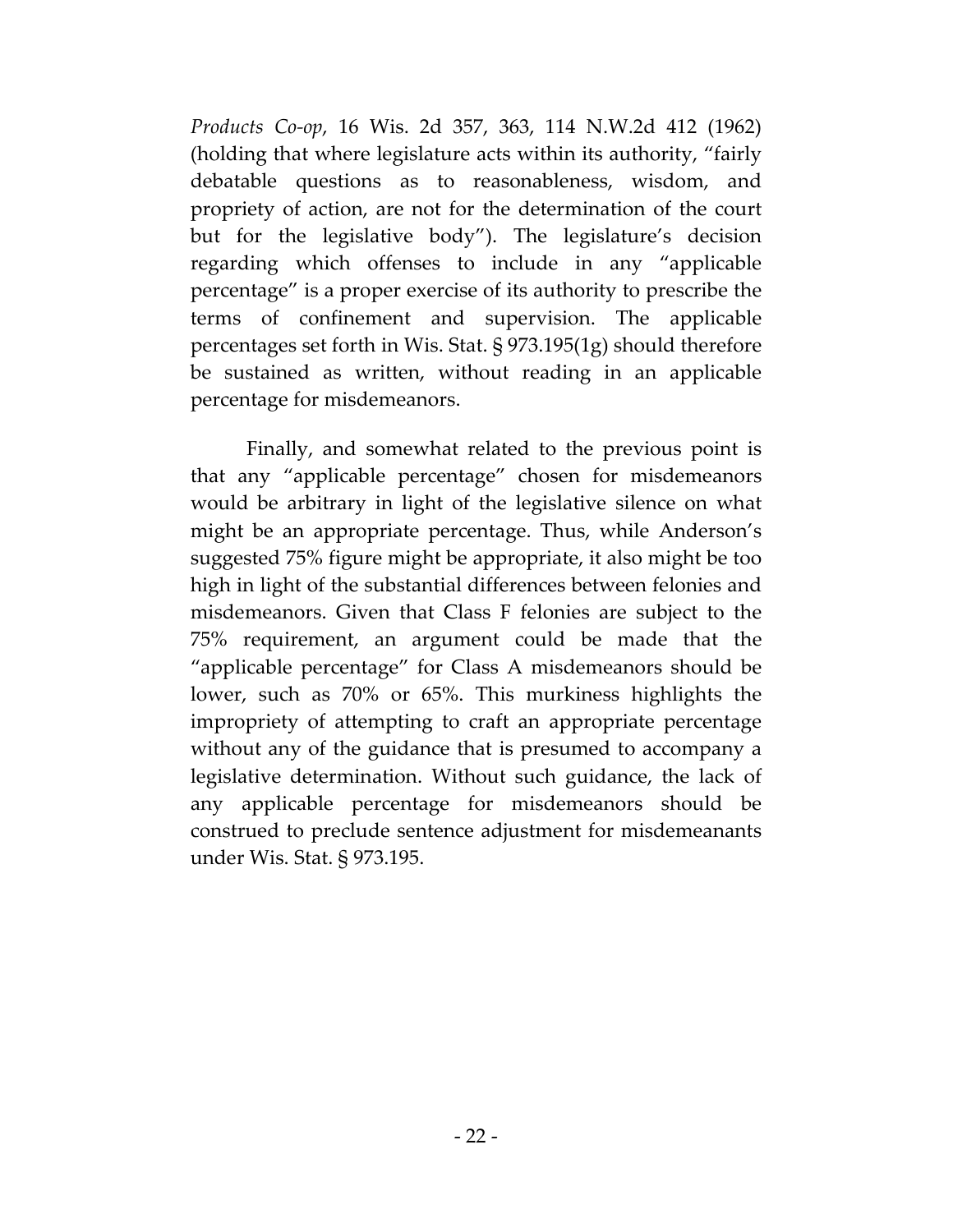### **CONCLUSION**

Based on the foregoing statutory analysis, including both the plain language and the legislative history of Wis. Stat. § 973.195, the State asks this court to affirm the circuit court's order denying Anderson's petition for sentence adjustment on the theory that Wis. Stat. § 973.195 does not allow petitions on misdemeanor offenses.

Dated this 2nd day of March, 2015.

Respectfully submitted,

BRAD D. SCHIMEL Attorney General

GABE JOHNSON-KARP Assistant Attorney General State Bar #1084731

Attorneys for Plaintiff-Respondent,

Wisconsin Department of Justice Post Office Box 7857 Madison, Wisconsin 53707-7857 (608) 267-8904 | Fax: (608) 266-9594 johnsonkarpg@doj.state.wi.us